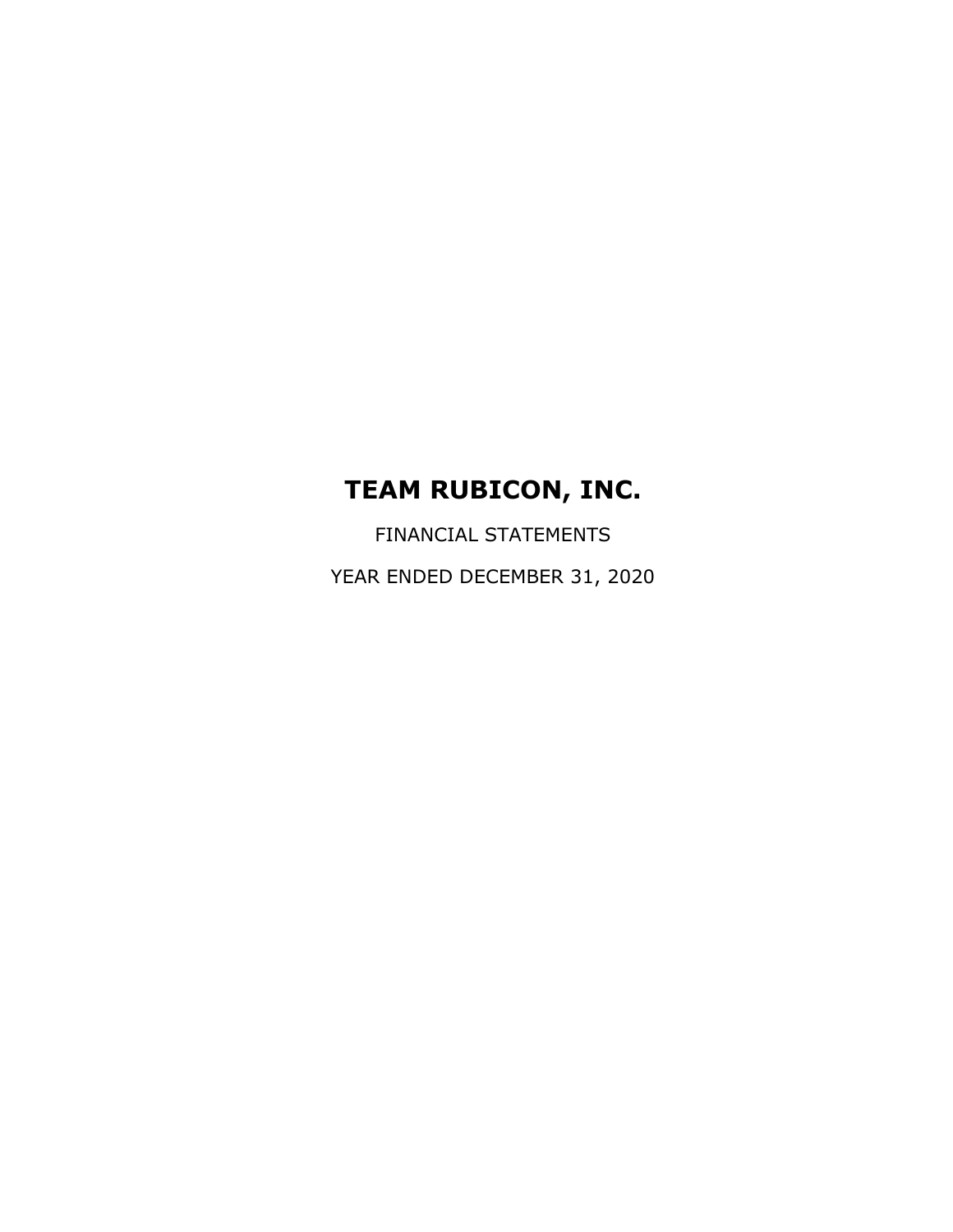FINANCIAL STATEMENTS

YEAR ENDED DECEMBER 31, 2020

## **CONTENTS**

| Page |
|------|
|      |
|      |
|      |
|      |
|      |
|      |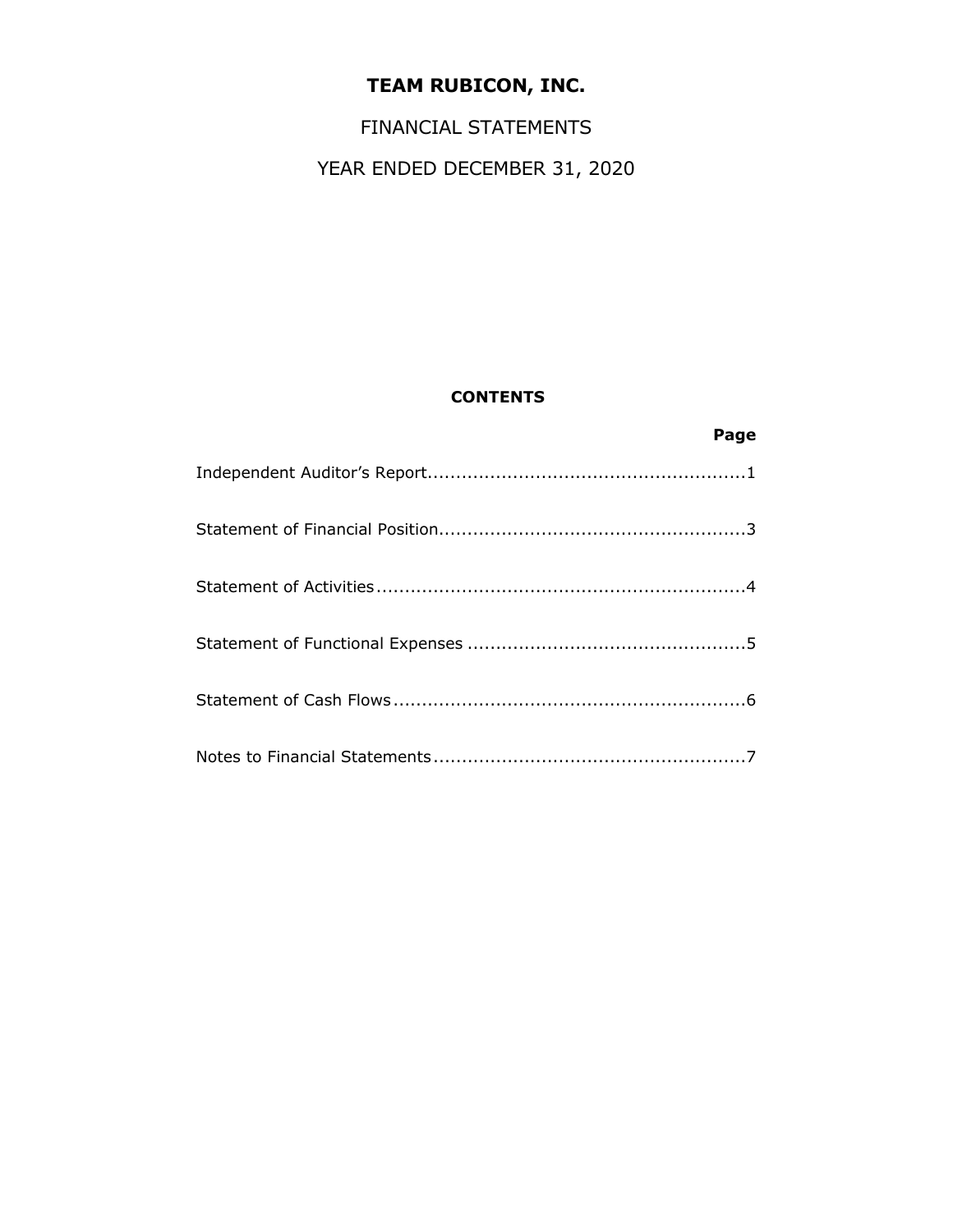

**AUDIT AND ASSURANCE** 

#### **INDEPENDENT AUDITOR'S REPORT**

To the Board of Directors Team Rubicon, Inc.

#### **Report on the Financial Statements**

We have audited the accompanying financial statements of Team Rubicon, Inc. (Team Rubicon), which comprise the statement of financial position as of December 31, 2020, and the related statements of activities, functional expenses and cash flows for the year then ended, and the related notes to the financial statements.

#### **Management's Responsibility for the Financial Statements**

Management is responsible for the preparation and fair presentation of these financial statements in accordance with accounting principles generally accepted in the United States of America; this includes the design, implementation, and maintenance of internal control relevant to the preparation and fair presentation of financial statements that are free from material misstatement, whether due to fraud or error.

#### **Auditor's Responsibility**

Our responsibility is to express an opinion on these financial statements based on our audit. We conducted our audit in accordance with auditing standards generally accepted in the United States of America. Those standards require that we plan and perform the audit to obtain reasonable assurance about whether the financial statements are free from material misstatement.

An audit involves performing procedures to obtain audit evidence about the amounts and disclosures in the financial statements. The procedures selected depend on the auditor's judgment, including the assessment of the risks of material misstatement of the financial statements, whether due to fraud or error. In making those risk assessments, the auditor considers internal control relevant to the entity's preparation and fair presentation of the financial statements in order to design audit procedures that are appropriate in the circumstances, but not for the purpose of expressing an opinion on the effectiveness of the entity's internal control. Accordingly, we express no such opinion. An audit also includes evaluating the appropriateness of accounting policies used and the reasonableness of significant accounting estimates made by management, as well as evaluating the overall presentation of the financial statements.

We believe that the audit evidence we have obtained is sufficient and appropriate to provide a basis for our opinion.

#### **Opinion**

In our opinion, the financial statements referred to above present fairly, in all material respects, the financial position of Team Rubicon as of December 31, 2020, and the changes in its net assets and its cash flows for the year then ended in accordance with accounting principles generally accepted in the United States of America.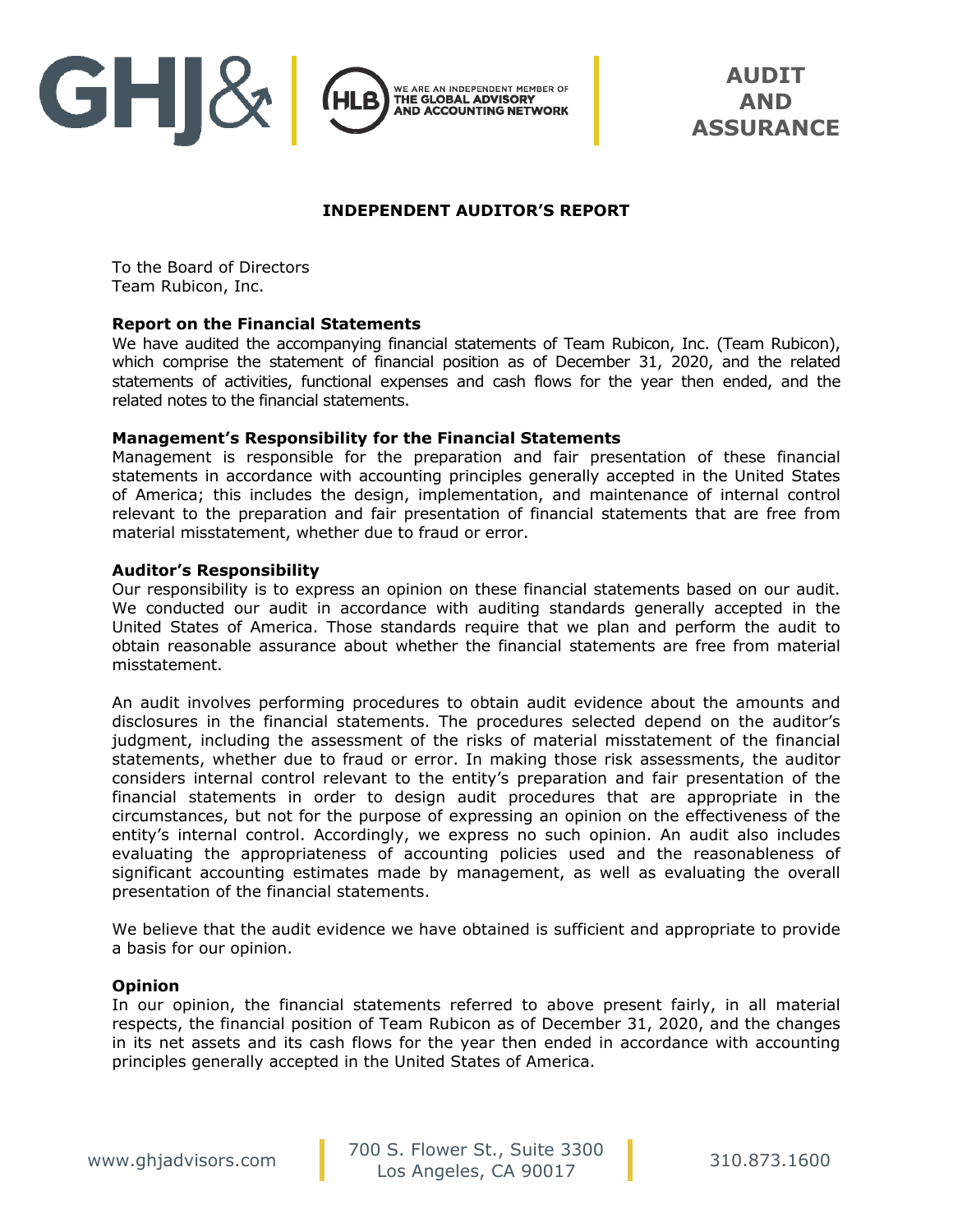To the Board of Directors Team Rubicon, Inc.

#### **Report on Summarized Comparative Information**

We have previously audited Team Rubicon's 2019 financial statements, and we expressed an unmodified audit opinion on those audited financial statements in our report dated December 3, 2020. In our opinion, the summarized comparative information presented herein as of and for the year ended December 31, 2019, is consistent, in all material respects, with the audited financial statements from which it has been derived.

*Green Hasson & Janks LLP* 

January 28, 2022 Los Angeles, California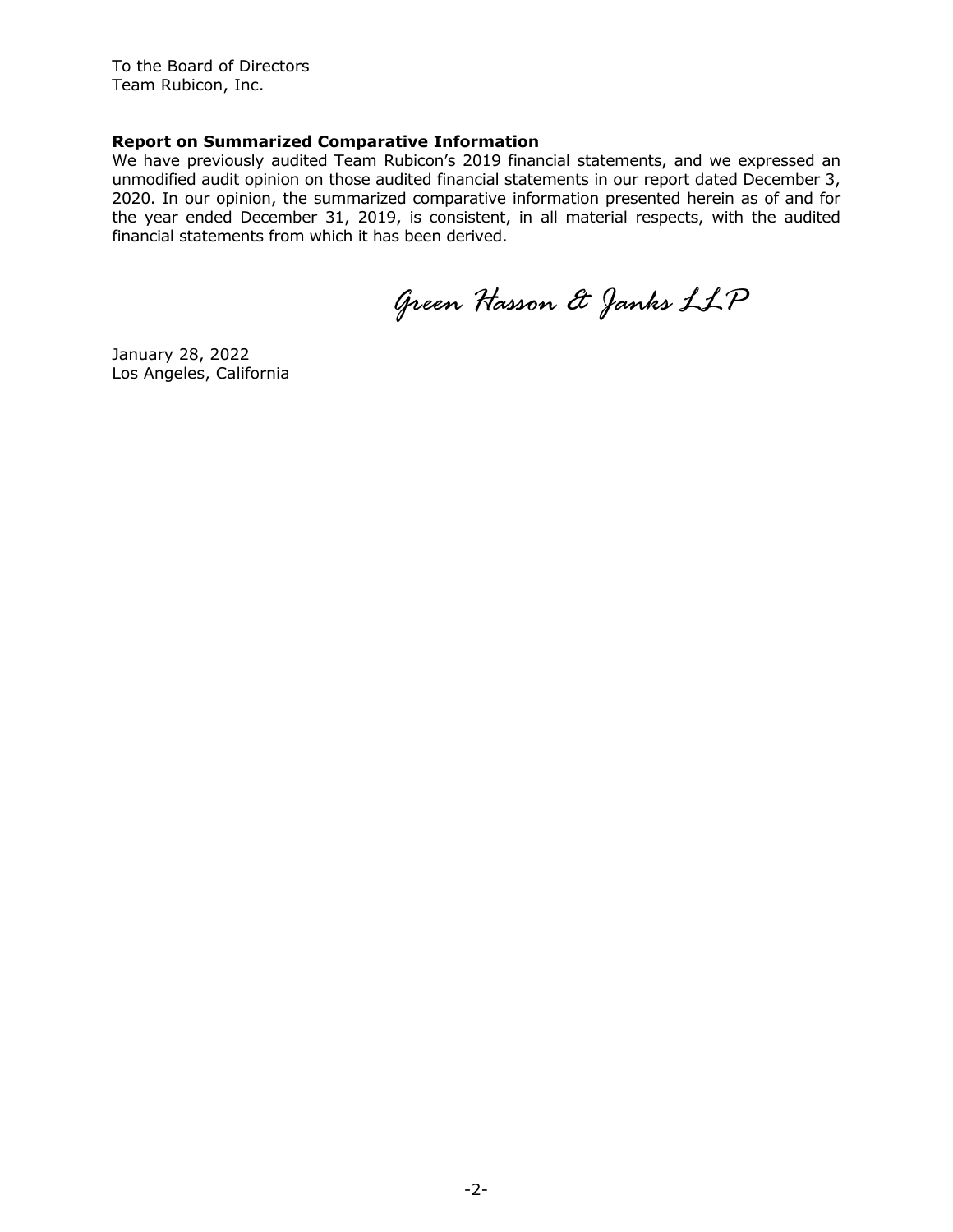#### STATEMENT OF FINANCIAL POSITION December 31, 2020 With Summarized Totals at December 31, 2019

| 2020 |            |                                                                 |            |                          |            |                         |            |  |
|------|------------|-----------------------------------------------------------------|------------|--------------------------|------------|-------------------------|------------|--|
|      |            |                                                                 |            |                          |            | 2019                    |            |  |
|      |            | Restrictions                                                    |            |                          | Total      |                         | Total      |  |
|      |            |                                                                 |            |                          |            |                         |            |  |
| \$   | 9,404,238  | \$                                                              |            | \$                       | 9,404,238  | \$                      | 6,735,394  |  |
|      | 14,948,013 |                                                                 | 3,993,175  |                          | 18,941,188 |                         | 18,611,353 |  |
|      | 245,000    |                                                                 | 6,148,082  |                          | 6,393,082  |                         | 7,013,624  |  |
|      | 1,533,454  |                                                                 |            |                          | 1,533,454  |                         | 722,842    |  |
|      |            |                                                                 |            |                          |            |                         |            |  |
|      | 2,409,439  |                                                                 |            |                          | 2,409,439  |                         | 1,845,105  |  |
|      | 2,026,596  |                                                                 |            |                          | 2,026,596  |                         | 1,921,895  |  |
|      |            |                                                                 |            |                          |            |                         | 36,850,213 |  |
|      |            |                                                                 |            |                          |            |                         |            |  |
|      |            |                                                                 |            |                          |            |                         |            |  |
|      |            |                                                                 |            |                          |            |                         |            |  |
|      |            |                                                                 |            |                          |            |                         |            |  |
| \$   | 441,874    | \$                                                              |            | \$                       | 441,874    | \$                      | 474,409    |  |
|      | 2,098,631  |                                                                 |            |                          | 2,098,631  |                         | 1,617,206  |  |
|      | 3,000,000  |                                                                 |            |                          | 3,000,000  |                         |            |  |
|      |            |                                                                 |            |                          |            |                         | 2,091,615  |  |
|      |            |                                                                 |            |                          |            |                         |            |  |
|      |            |                                                                 |            |                          |            |                         |            |  |
|      | 25,026,235 |                                                                 |            |                          | 25,026,235 |                         | 24,341,214 |  |
|      |            |                                                                 | 10,141,257 |                          | 10,141,257 |                         | 10,417,384 |  |
|      |            |                                                                 |            |                          |            |                         |            |  |
|      | 25,026,235 |                                                                 | 10,141,257 |                          | 35,167,492 |                         | 34,758,598 |  |
|      |            |                                                                 |            |                          |            |                         |            |  |
| \$   | 30,566,740 | \$                                                              | 10,141,257 | \$                       | 40,707,997 | \$                      | 36,850,213 |  |
|      |            | <b>Without Donor</b><br>Restrictions<br>30,566,740<br>5,540,505 | \$         | With Donor<br>10,141,257 | \$         | 40,707,997<br>5,540,505 | \$         |  |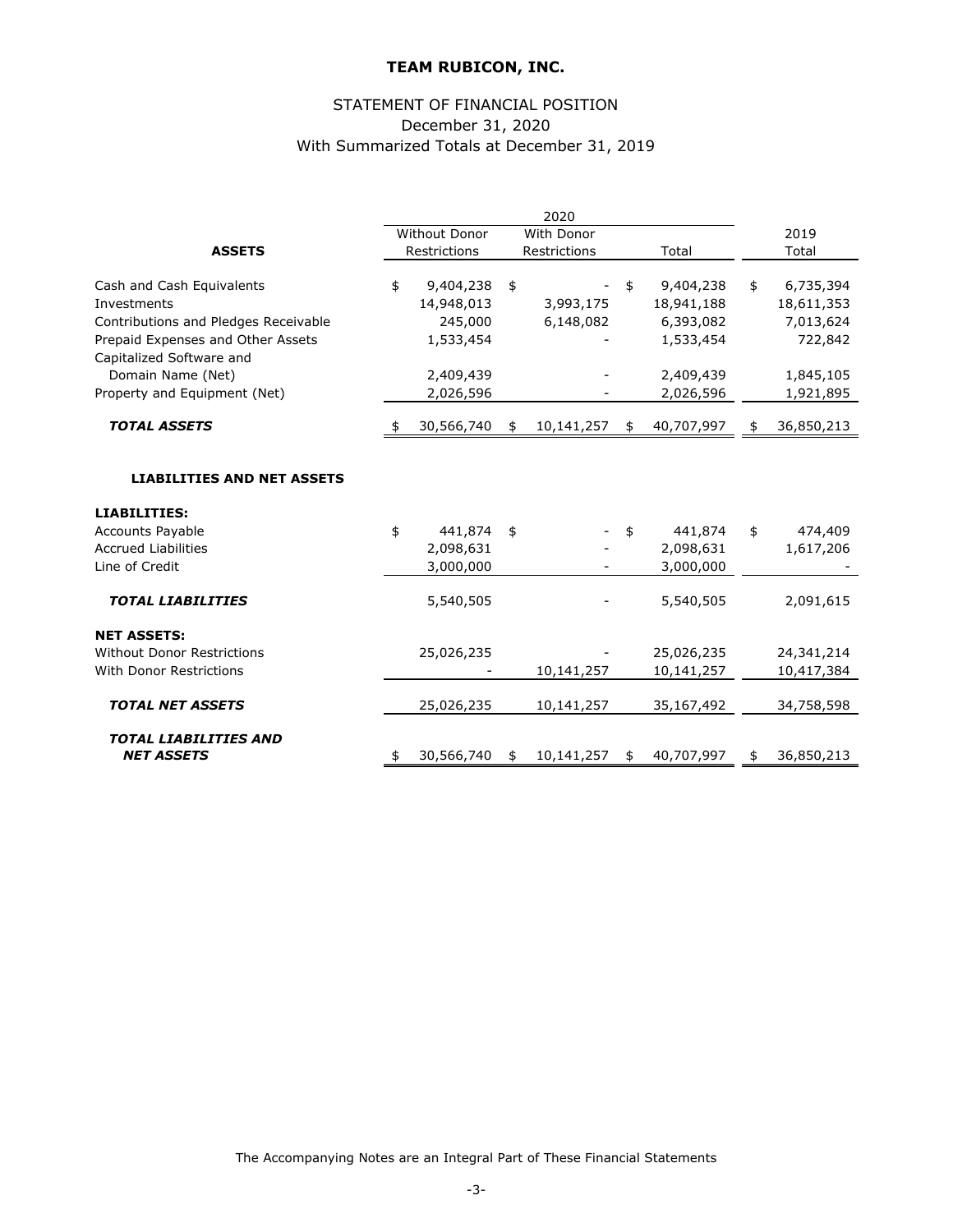#### STATEMENT OF ACTIVITIES With Summarized Totals for the Year Ended December 31, 2019 Year Ended December 31, 2020

|                                       | 2020                 |              |            |                  |            |                  |
|---------------------------------------|----------------------|--------------|------------|------------------|------------|------------------|
|                                       | <b>Without Donor</b> |              | With Donor |                  |            | 2019             |
|                                       |                      | Restrictions |            | Restrictions     | Total      | Total            |
| <b>REVENUE, PUBLIC SUPPORT</b>        |                      |              |            |                  |            |                  |
| <b>AND OTHER INCOME:</b>              |                      |              |            |                  |            |                  |
| <b>Contributions and Grants</b>       | \$                   | 12,781,823   | \$         | 20,916,549<br>\$ | 33,698,372 | \$<br>33,178,673 |
| <b>In-Kind Contributions</b>          |                      | 24,447,935   |            |                  | 24,447,935 | 17,083,683       |
| Special Events (Net of Cost of Direct |                      |              |            |                  |            |                  |
| Donor Benefits of \$389,408)          |                      | 3,004,737    |            |                  | 3,004,737  | 1,860,826        |
| Licensing and Other Revenue           |                      | 1,956,266    |            |                  | 1,956,266  | 1,357,490        |
| Investment Return (Net)               |                      | 507,510      |            |                  | 507,510    | 681,971          |
| Net Assets Released from              |                      |              |            |                  |            |                  |
| <b>Donor Restrictions</b>             |                      | 21,192,676   |            | (21, 192, 676)   |            |                  |
| TOTAL REVENUE, PUBLIC                 |                      |              |            |                  |            |                  |
| <b>SUPPORT AND OTHER INCOME</b>       |                      | 63,890,947   |            | (276, 127)       | 63,614,820 | 54,162,643       |
| <b>EXPENSES:</b>                      |                      |              |            |                  |            |                  |
| Program Services                      |                      | 52,467,320   |            |                  | 52,467,320 | 42,365,162       |
| Management and General                |                      | 6,902,096    |            |                  | 6,902,096  | 3,596,668        |
| Fundraising                           |                      | 3,836,510    |            |                  | 3,836,510  | 2,702,972        |
| <b>TOTAL EXPENSES</b>                 |                      | 63,205,926   |            |                  | 63,205,926 | 48,664,802       |
|                                       |                      |              |            |                  |            |                  |
| <b>CHANGE IN NET ASSETS</b>           |                      | 685,021      |            | (276, 127)       | 408,894    | 5,497,841        |
| Net Assets - Beginning of Year        |                      | 24,341,214   |            | 10,417,384       | 34,758,598 | 29,260,757       |
| <b>NET ASSETS - END OF YEAR</b>       | \$                   | 25,026,235   | \$         | 10,141,257<br>\$ | 35,167,492 | \$<br>34,758,598 |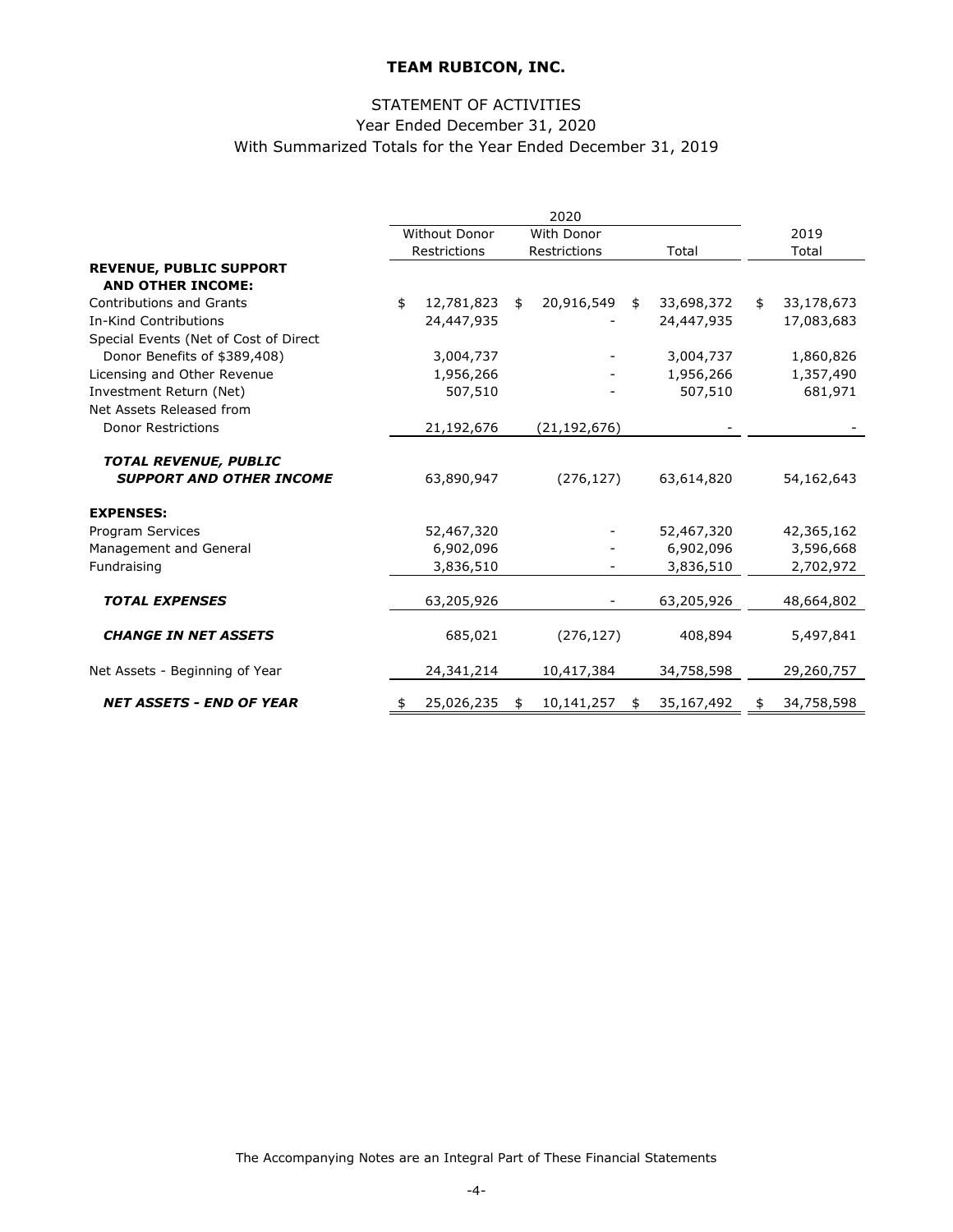#### STATEMENT OF FUNCTIONAL EXPENSES Year Ended December 31, 2020 With Summarized Totals for the Year Ended December 31, 2019

|                                |                          |      |                  |                 |     |                          | 2020 |                      |      |             |     |                          |                  |                  |
|--------------------------------|--------------------------|------|------------------|-----------------|-----|--------------------------|------|----------------------|------|-------------|-----|--------------------------|------------------|------------------|
|                                | Disaster                 |      | Capabilities and | Rebuild         |     |                          |      | <b>Total Program</b> |      | Management  |     |                          |                  | 2019             |
|                                | Operations               |      | Training         | Operations      |     | Other                    |      | Services             |      | and General |     | Fundraising              | Total            | Total            |
| Field Expenses and Travel      | 9,714,758                | - \$ | $1,226,172$ \$   | 879,369         | \$  | 89,859                   | \$   | 11,910,158           | -\$  | 247,374     | -\$ | 31,080                   | \$<br>12,188,612 | \$<br>13,975,784 |
| Personnel Costs                | 8,510,724                |      | 3,738,871        | 713,054         |     | $\overline{\phantom{0}}$ |      | 12,962,649           |      | 1,689,499   |     | 2,623,858                | 17,276,006       | 12,456,681       |
| Technology, Office Equipment   |                          |      |                  |                 |     |                          |      |                      |      |             |     |                          |                  |                  |
| and Supplies                   | 10,367,689               |      | 2,231,076        | 21,424          |     | 2,317                    |      | 12,622,506           |      | 678,186     |     | 296,365                  | 13,597,057       | 11,686,446       |
| Marketing                      | 889,789                  |      | 8,025,082        | 2,704           |     | 5,873                    |      | 8,923,448            |      | 18,859      |     | 295,526                  | 9,237,833        | 4,044,462        |
| Professional Services          | 1,770,821                |      | 1,134,261        | 8,165           |     | 4,412                    |      | 2,917,659            |      | 3,947,379   |     | 326,115                  | 7,191,153        | 3,460,810        |
| Other Business Expenses        | 634,560                  |      | 174,850          | 6,453           |     | 3,030                    |      | 818,893              |      | 225,576     |     | 175,156                  | 1,219,625        | 1,027,825        |
| Depreciation and Amortization  | 448,502                  |      | 645,626          | 4,680           |     | 4,447                    |      | 1,103,255            |      | 16,278      |     |                          | 1,119,533        | 690,697          |
| Rent, Parking and Utilities    | 300,956                  |      | 219,258          | 113,686         |     | $\overline{\phantom{a}}$ |      | 633,900              |      | 78,350      |     | 88,410                   | 800,660          | 869,064          |
| Insurance                      | 186,206                  |      | 187,526          |                 |     | $\overline{\phantom{a}}$ |      | 373,732              |      | 595         |     | $\overline{\phantom{a}}$ | 374,327          | 316,033          |
| Awards, Fellowships and Grants | $\overline{\phantom{a}}$ |      | 201,120          |                 |     | $\overline{\phantom{a}}$ |      | 201,120              |      |             |     | $\overline{\phantom{a}}$ | 201,120          | 137,000          |
| <b>TOTAL 2020 FUNCTIONAL</b>   |                          |      |                  |                 |     |                          |      |                      |      |             |     |                          |                  |                  |
| <b>EXPENSES</b>                | 32,824,005               | \$   | 17,783,842       | \$<br>1,749,535 | -\$ | 109,938                  | \$   | 52,467,320           | - \$ | 6,902,096   |     | 3,836,510                | 63,205,926       |                  |
|                                |                          |      |                  |                 |     |                          |      | 83%                  |      | 11%         |     | 6%                       | 100%             |                  |
| TOTAL 2019 FUNCTIONAL          |                          |      |                  |                 |     |                          |      |                      |      |             |     |                          |                  |                  |
| <b>EXPENSES</b>                | 19,764,785               |      | \$14,257,052     | \$<br>5,237,374 | S.  | 3,105,951                |      | \$42,365,162         | - SS | 3,596,668   | \$  | 2,702,972                |                  | 48,664,802       |
|                                |                          |      |                  |                 |     |                          |      | 87%                  |      | 7%          |     | 6%                       |                  | 100%             |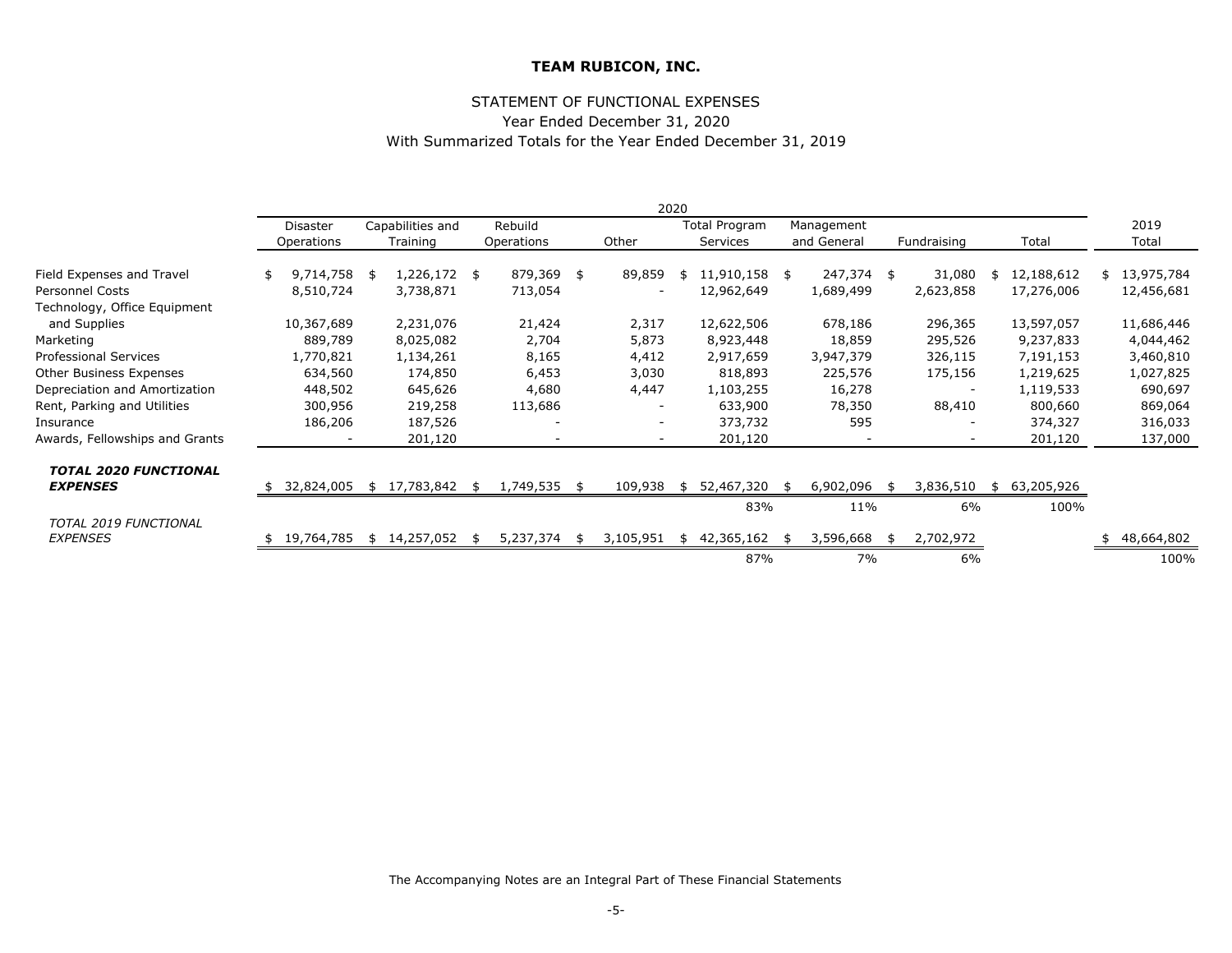#### With Summarized Totals for the Year Ended December 31, 2019 STATEMENT OF CASH FLOWS Year Ended December 31, 2020

|                                                     | 2020 |                | 2019            |
|-----------------------------------------------------|------|----------------|-----------------|
| <b>CASH FLOWS FROM OPERATING ACTIVITIES:</b>        |      |                |                 |
| Change in Net Assets                                | \$   | 408,894        | \$<br>5,497,841 |
| Adjustments to Reconcile Change in Net Assets to    |      |                |                 |
| Net Cash Provided by Operating Activities:          |      |                |                 |
| Donated Software                                    |      | (446, 692)     | (976, 555)      |
| Depreciation and Amortization                       |      | 1,119,533      | 690,697         |
| Net Realized and Unrealized Gain on Investments     |      | (183, 594)     | (63, 434)       |
| (Increase) Decrease in:                             |      |                |                 |
| Contributions and Pledges Receivable                |      | 620,542        | (3,788,265)     |
| Prepaid Expenses and Other Assets                   |      | (810, 612)     | (116, 160)      |
| Increase (Decrease) in:                             |      |                |                 |
| Accounts Payable                                    |      | (32, 535)      | (68, 831)       |
| <b>Accrued Liabilities</b>                          |      | 481,425        | (413,776)       |
| <b>NET CASH PROVIDED BY OPERATING ACTIVITIES</b>    |      | 1,156,961      | 761,517         |
| <b>CASH FLOWS FROM INVESTING ACTIVITIES:</b>        |      |                |                 |
| Purchase of Property and Equipment                  |      | (360, 205)     | (835,587)       |
| Purchase of Capitalized Software                    |      | (981, 671)     | (454, 648)      |
| Purchase of Investments                             |      | (23, 173, 275) | (19, 153, 041)  |
| Interest and Dividends Reinvested                   |      | (419, 306)     | (573, 494)      |
| Proceeds on Sale of Investments                     |      | 23,446,340     | 23,519,322      |
| NET CASH PROVIDED BY (USED IN) INVESTING ACTIVITIES |      | (1,488,117)    | 2,502,552       |
| <b>CASH FLOWS FROM FINANCING ACTIVITIES:</b>        |      |                |                 |
| Net Draws on Line of Credit                         |      | 3,000,000      |                 |
| <b>NET INCREASE IN CASH AND CASH EQUIVALENTS</b>    |      | 2,668,844      | 3,264,069       |
| Cash and Cash Equivalents - Beginning of Year       |      | 6,735,394      | 3,471,325       |
| CASH AND CASH EQUIVALENTS - END OF YEAR             | \$   | 9,404,238      | \$<br>6,735,394 |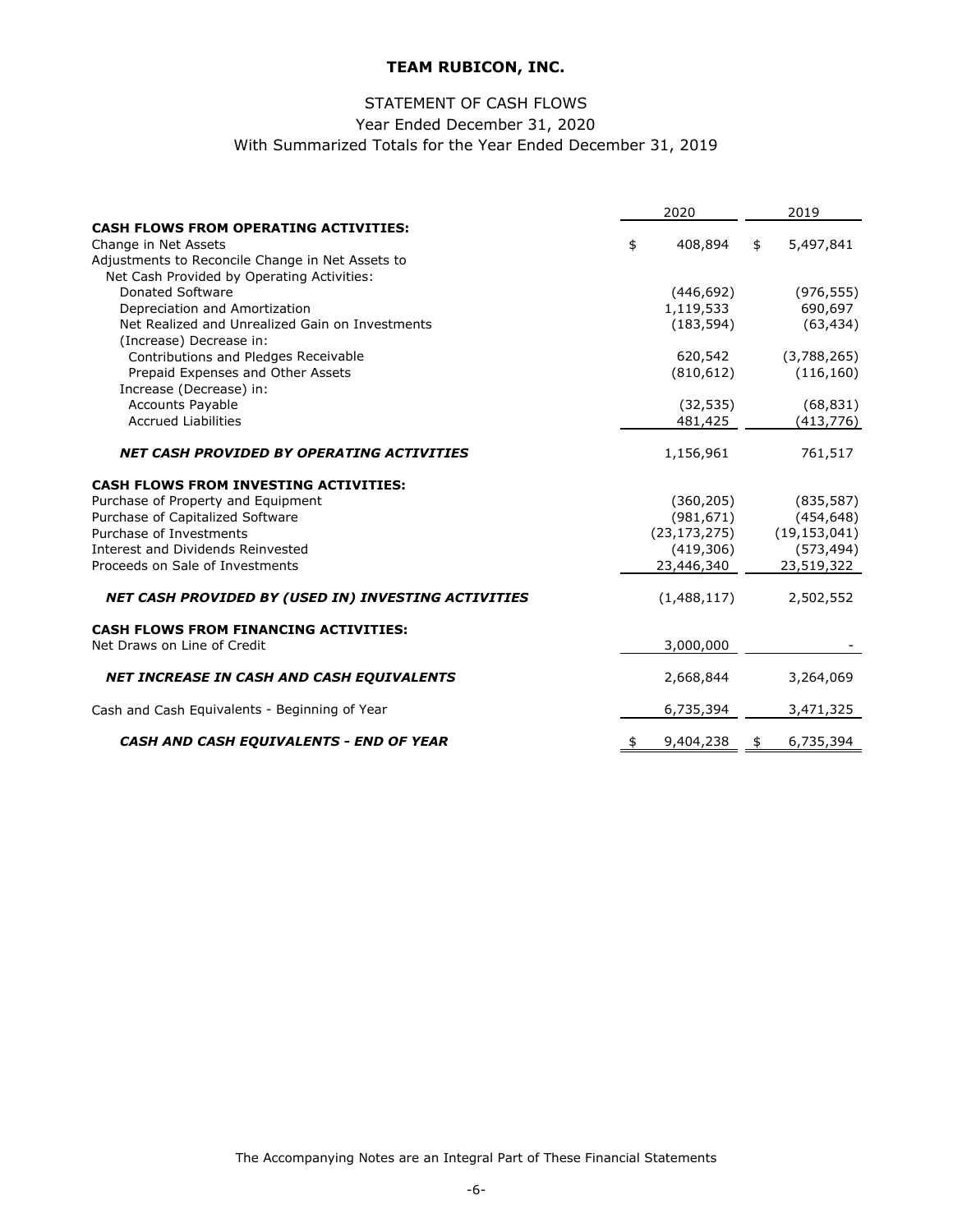## NOTES TO FINANCIAL STATEMENTS December 31, 2020

#### **NOTE 1 - ORGANIZATION**

Team Rubicon, Inc. (Team Rubicon) is a nonprofit international disaster response and humanitarian organization founded in 2010. Team Rubicon's primary mission is providing immediate response, relief and recovery to those affected by disasters and humanitarian crises across the United States and around the world. By pairing the skills and experiences of military veterans with first responders, civilian volunteers, and technology solutions, Team Rubicon aims to provide the greatest service and impact possible. Through continued service via Team Rubicon, many veterans rediscover three things they feel are missing after leaving the military: a Purpose, gained through disaster relief; Community, built by serving with others; and Identity, from recognizing the impact one individual can make. Coupled with leadership development and other opportunities, Team Rubicon offers a way for veterans to continue their service as they transition from military to civilian life.

Team Rubicon currently has more than 135,000 registered volunteers (70% military veterans) and has executed over 800 operations in response to approximately 440 disasters, including large-scale events such as the 2010 Haiti earthquake, Superstorm Sandy (2012), Hurricane Harvey (2017), Hurricanes Laura and Sally (2020) and others. In the aftermath of a disaster, Team Rubicon provides services free of charge to affected homeowners, families, and communities. Services range from debris removal - utilizing manual labor, chainsaws, or heavy equipment - to demolition, home repair, incident management and coordination, damage assessment, and mapping. Since 2010, Team Rubicon has returned \$54,310,119 (unaudited) in volunteer labor to communities affected by a disaster.

In response to the unprecedented COVID-19 pandemic, Team Rubicon launched over 360 operations in 2020, an over 300% increase from 2019. Team Rubicon expanded its operations to meet community needs brought about by the pandemic. In over 300 communities across the country, Team Rubicon's volunteers established mobile testing sites, propped up healthcare systems with medical providers, maintained food bank operations, and collected and distributed PPE, all while continuing to respond to a historic hurricane season in the Gulf. Team Rubicon's Emergency Food Assistance Program assisted more than 24,500 patients, including finding and delivering food resources to 2,500 immunocompromised patients. Volunteers delivered over 48 million pounds of food and packaged over 9.7 million meals. Through partnerships across the country, Team Rubicon assisted with COVID-19 testing of 120,000 patients. Through medical decompression efforts in the Navajo Nation, over 10,000 patients were served as medical teams supported the emergency rooms and ambulance system.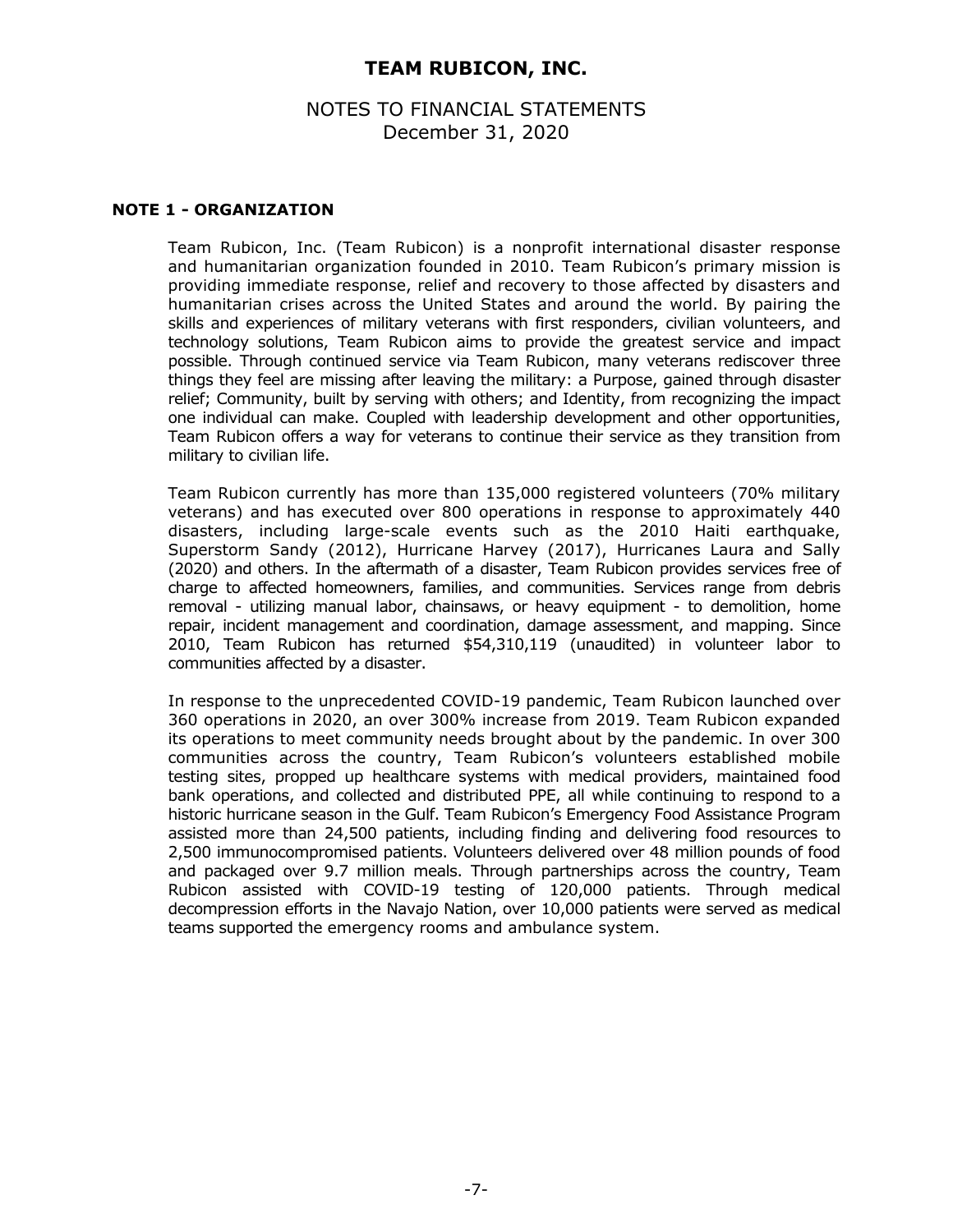## NOTES TO FINANCIAL STATEMENTS December 31, 2020

#### **NOTE 1 - ORGANIZATION** (continued)

Against the backdrop of COVID-19, 2020 also brought about a historic storm season. Team Rubicon established COVID-19 safety protocols to allow volunteers to deploy safely. Every hurricane in 2020 quickly became a low-attention disaster, or a disaster that faded from media attention quickly, requiring Team Rubicon to rapidly evolve safety protocols to allow volunteers to respond to Hurricanes Laura, Sally, and Delta, all of which required response over multiple months. Team Rubicon also established its fourth Rebuild Operation on the Gulf Coast serving Orange, TX and Lake Charles, LA, to allow residents to return home within months of the disaster hitting. Unlike other Rebuilds, this was also the first time that Team Rubicon participated in every step of the disaster cycle, from the immediate response by tarping homes to recovery by rebuilding the same homes.

Long-term Rebuild Operations provide construction services for communities affected by disasters, and have launched in Houston, South Florida, and Puerto Rico, after Hurricanes Harvey, Irma, and Maria, respectively. Team Rubicon has so far rebuilt 109 homes in Houston for homeowners affected by Hurricane Harvey, with more in planning.

In addition to Disaster and Rebuild Operations, Team Rubicon designs and delivers capabilities based on the evolving needs of disaster-affected communities and invests in its volunteers with disaster training education and courses. Through its Capabilities and Training efforts, 2,636 Team Rubicon Greyshirts have completed 234 training events in skills such as incident command, chainsaw operations, heavy equipment operations, and expedient home repairs and construction, totaling 24,564 hours dedicated to training in 2020 alone.

While domestic operations increased at over 300 percent compared to 2019, Team Rubicon also remained ready to respond internationally. After two Category 4 Hurricanes - Eta and Iota - made landfall in Central America in November 2020, Team Rubicon worked with officials and local agencies in Honduras and local partners to conduct a water, sanitation, and hygiene program (WASH), providing clean water for affected communities. By the operation's conclusion in December 2020, Greyshirts had assisted 560 families in Honduras in receiving clean drinking water.

Team Rubicon's commitments to financial and operational transparency have achieved positive recognition from charity watch groups, including a platinum rating from GuideStar and a four-star rating from Charity Navigator. In coordination with several data and visualization partners, Team Rubicon also hosts the Open Initiative, an online data transparency dashboard available to the general public that provides real-time insight into key operational metrics and the overall health of the organization.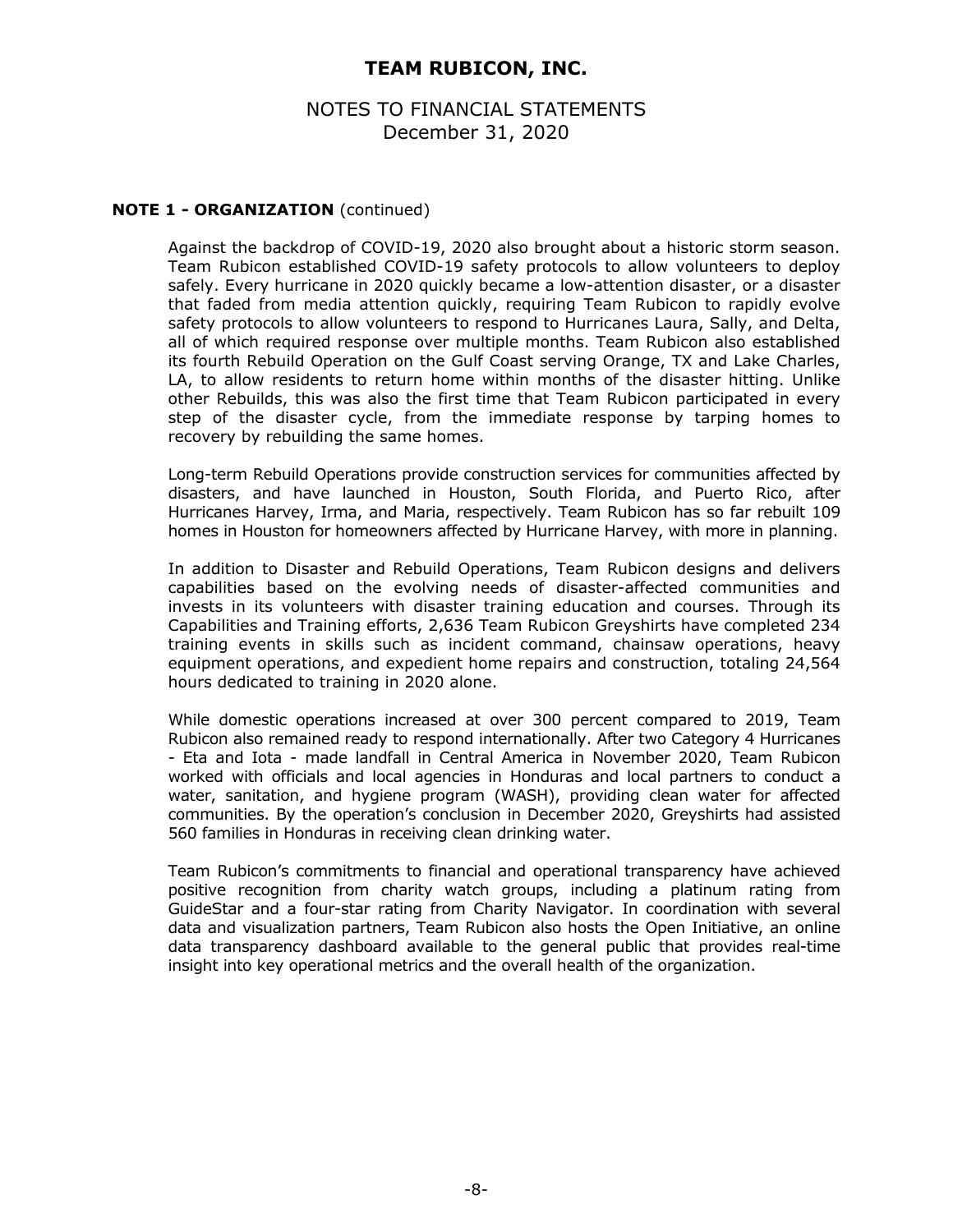## NOTES TO FINANCIAL STATEMENTS December 31, 2020

#### **NOTE 2 - SUMMARY OF SIGNIFICANT ACCOUNTING POLICIES**

#### **(a) BASIS OF PRESENTATION**

 The accompanying financial statements have been prepared on the accrual basis of accounting.

#### **(b) NET ASSETS**

 Net assets, revenues, gains, and losses are classified based on the existence or absence of donor-imposed restrictions. Accordingly, net assets and changes therein are classified and reported as follows:

- **Net Assets Without Donor Restrictions**. Net assets available for use in general operations and not subject to donor-imposed restrictions.
- **Net Assets With Donor Restrictions**. Net assets subject to donorimposed restrictions. Some donor-imposed restrictions are temporary in nature, such as those that will be met by the passage of time or other events specified by the donor. Other donor-imposed restrictions are perpetual in nature, where the donor stipulates that resources be maintained in perpetuity. Donor-imposed restrictions are released when a restriction expires, that is, when the stipulated time has elapsed, when the stipulated purpose for which the resource was restricted has been fulfilled, or both and are shown as net assets released from donor restrictions on the statement of activities.

Gifts of long-lived assets and gifts of cash restricted for the acquisition of long-lived assets are recognized as revenue when the related assets are placed in service.

#### **(c) CASH AND CASH EQUIVALENTS**

For financial statement purposes, Team Rubicon considers all highly liquid investments with original maturities of three months or less to be cash and cash equivalents.

Team Rubicon maintains its cash and cash equivalents in bank deposit and money market accounts, which, at times, may exceed federally insured limits. Team Rubicon has not experienced any losses in such accounts and believes it is not exposed to any significant credit risk on cash and cash equivalents.

The carrying value of cash and cash equivalents at December 31, 2020, approximates its fair value.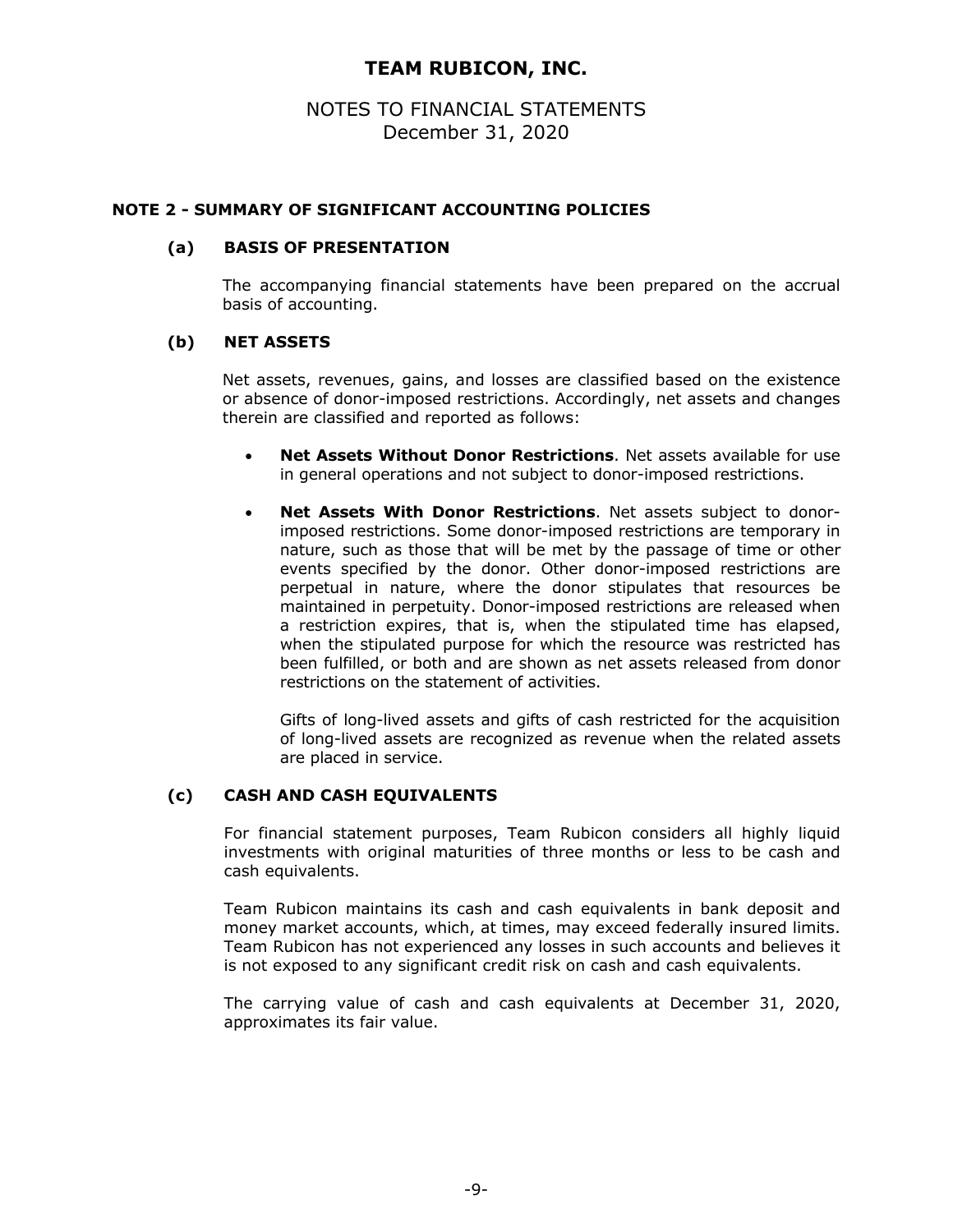## NOTES TO FINANCIAL STATEMENTS December 31, 2020

#### **NOTE 2 - SUMMARY OF SIGNIFICANT ACCOUNTING POLICIES** (continued)

#### **(d) INVESTMENTS**

Investments in equity and debt securities with readily determinable market values are reported at fair value. The fair value of investments is valued at the closing price on the last business day of the fiscal year. Investment purchases and sales are accounted for on a trade-date basis. Interest income is recorded as earned on an accrual basis, and dividend income is recorded based upon the ex-dividend date. Realized gains and losses are calculated based upon the underlying cost of the securities traded. Unrealized gains and losses are included in the statement of activities and represent the change in the difference between the cost and fair value of investments held at the end of the fiscal year.

Investment securities, in general, are exposed to various risks, such as interest rate, credit, and overall market volatility. Due to the level of risk associated with certain long-term investments, it is reasonably possible that changes in the values of these investments will occur in the near term and that such changes could materially affect the amounts reported in the statement of financial position.

Investment decisions are made by the executive team with the approval of the Team Rubicon Board of Directors. The investments are managed by outside investment managers contracted by Team Rubicon.

#### **(e) CONTRIBUTIONS AND PLEDGES RECEIVABLE**

Contributions, including endowment gifts and pledges, as well as unconditional promises to give, are recognized as revenue in the period promised. Conditional promises to give - that is, those with a measurable performance or other barrier and a right of return - are not included as revenue until the conditions on which they depend have been met. There were no conditional promises outstanding at December 31, 2020.

Pledges receivable expected to be collected within one year are recorded at their net realizable value. Pledges receivable expected to be collected in future years are recorded at the present value of estimated future cash flows discounted at an appropriate market interest rate at the time of the contribution.

At December 31, 2020, Team Rubicon evaluated the collectability of pledges receivable and determined that no allowance for uncollectible pledges receivable was necessary.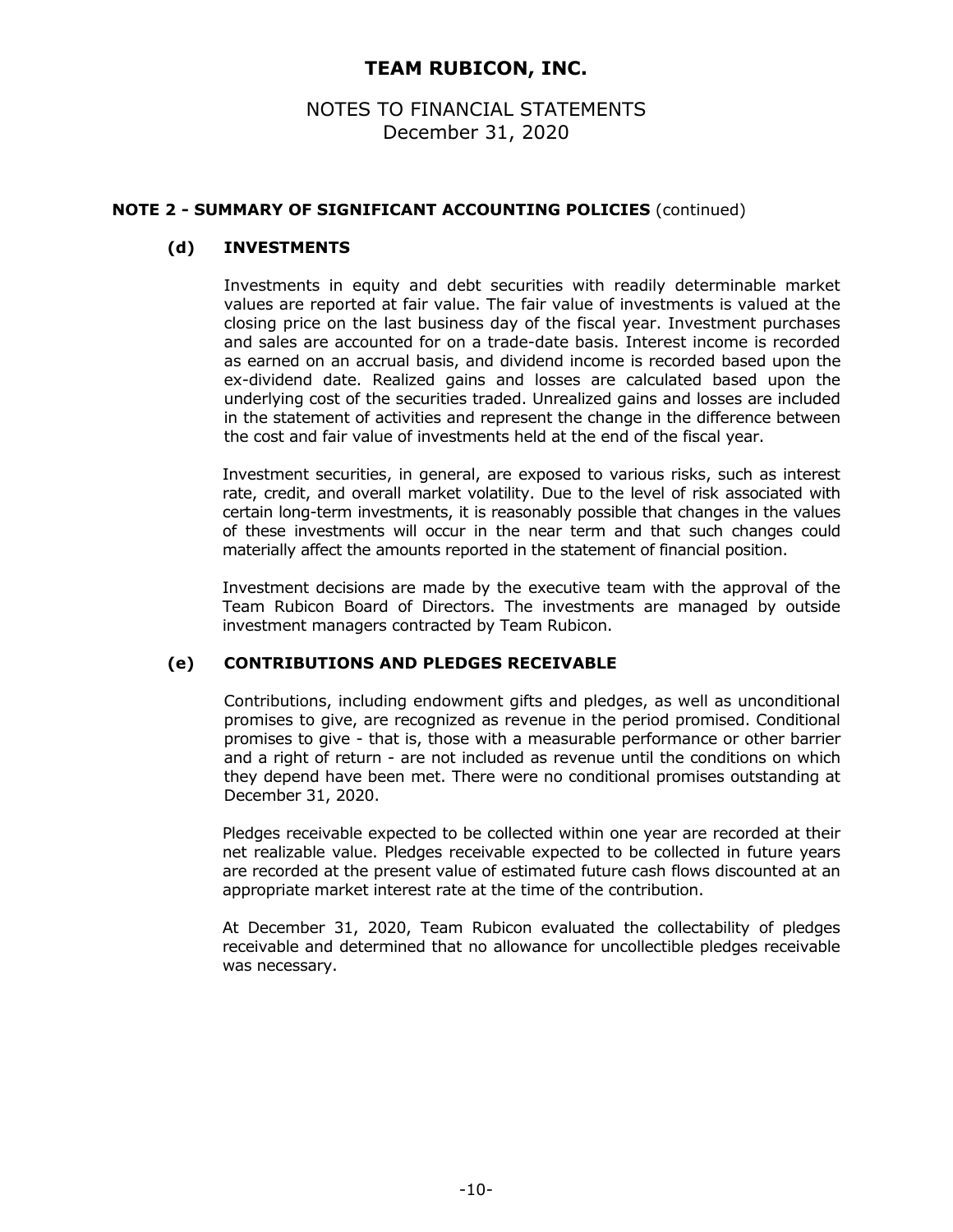## NOTES TO FINANCIAL STATEMENTS December 31, 2020

#### **NOTE 2 - SUMMARY OF SIGNIFICANT ACCOUNTING POLICIES** (continued)

#### **(f) LICENSING AND OTHER REVENUE**

Team Rubicon records revenue from exchange transactions as increases in net assets without donor restrictions to the extent that the earnings process is complete. These transactions primarily include licensing revenues as well as service contracts which are recognized at a point-in-time. For performance obligations related to licensing income, control transfers to the customer at a point-in-time at the date licensing rights are transferred. Revenue related to service contracts is recognized when performance obligations within the contracts are met. Resources received in exchange transactions are recognized as deferred revenue to the extent that the earnings process has not yet been completed. There were no significant receivables or deferred revenue related to these transactions at December 31, 2020.

#### **(g) PROPERTY AND EQUIPMENT**

Property and equipment are recorded at cost if purchased or at fair value at the date of donation if donated. Depreciation is computed on a straight-line basis over the estimated useful lives of the related assets. Maintenance and repair costs are charged to expenses as incurred. Property and equipment are capitalized if the cost of an asset is greater than or equal to five thousand dollars, and the useful life is greater than one year.

The estimated useful lives of property and equipment are as follows:

| Field Equipment                      | 5 - 10 Years |
|--------------------------------------|--------------|
| <b>Field Communication Equipment</b> | 5 Years      |
| Computer Equipment                   | 3 Years      |
| Furniture and Office Equipment       | 7 Years      |
| Leasehold Improvements               | Lease Term   |
| Audiovisual and Media Equipment      | 5 Years      |

#### **(h) CAPITALIZED SOFTWARE**

Team Rubicon capitalizes certain costs incurred in connection with the development of software for internal use. These costs are capitalized beginning when Team Rubicon has entered the application development stage and ceases when the software is substantially complete and ready for its intended use. The period of amortization of software ranges from three to five years.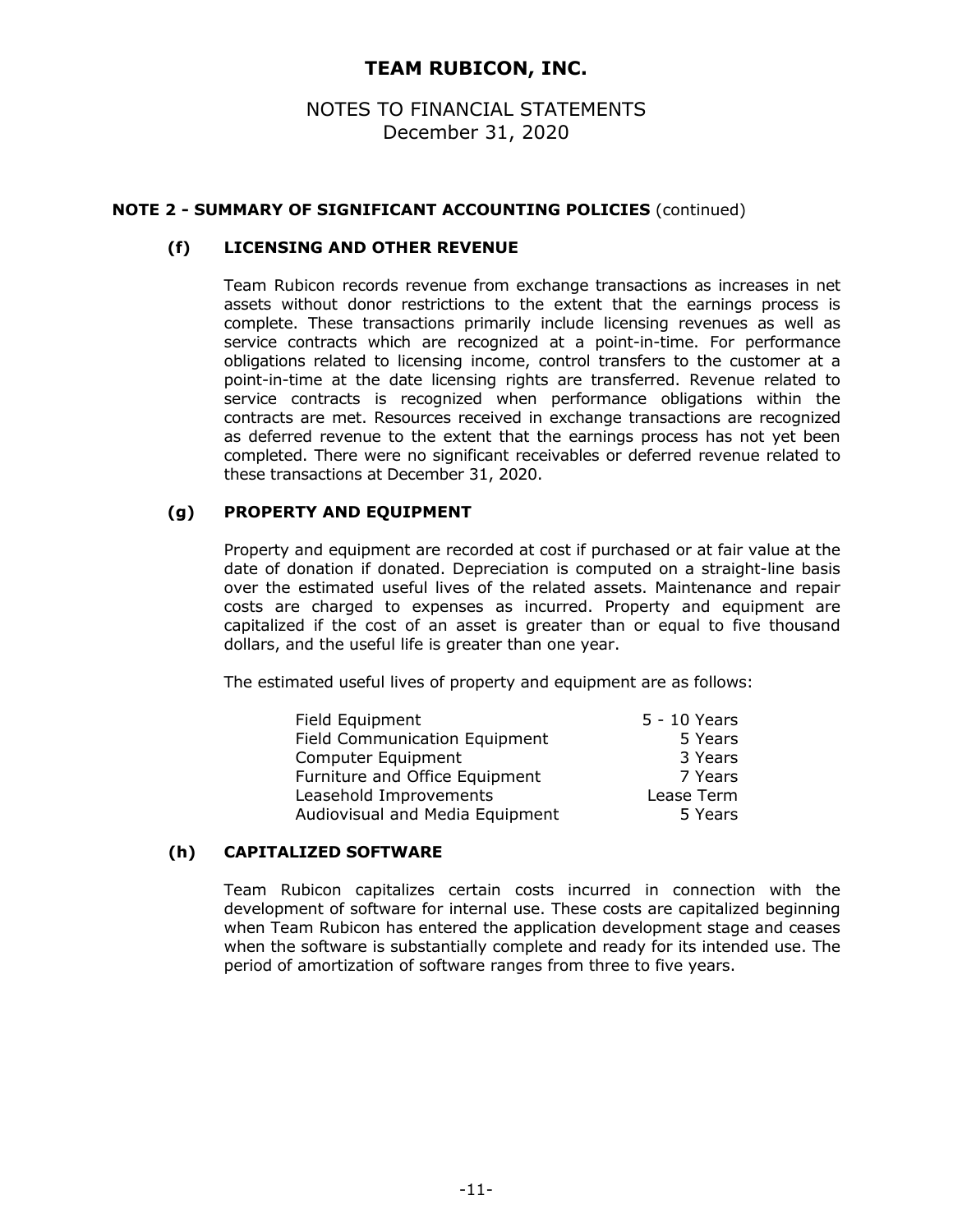## NOTES TO FINANCIAL STATEMENTS December 31, 2020

## **NOTE 2 - SUMMARY OF SIGNIFICANT ACCOUNTING POLICIES** (continued)

#### **(j) CONTRIBUTED GOODS AND SERVICES**

Contributions of donated non-cash assets are recorded at fair value in the period received. Contributions of donated services are recognized if the services received (a) create or enhance long-lived assets, or (b) require specialized skills, are provided by individuals possessing those skills, and would typically need to be purchased if not provided by donation. During the year ended December 31, 2020, Team Rubicon received in-kind contributions of \$24,447,935. Included in in-kind contribution revenue is a significant contribution related to field workflow management, data collection, and fieldwork order management. This contribution, which was received throughout the year ended December 31, 2020, is reflected at a fair market value of \$7,649,815. Data warehouse, business analytics, and reporting platform expenses, included in technology, office equipment, and supplies in the statement of functional expenses, increased during the year ended December 31, 2020, as a result of this significant contribution. The balance of \$16,798,120 of in-kind contribution revenue includes donated software, hardware and consulting services of \$4,744,709, pro-bono legal services of \$3,760,033, donated media and advertising of \$7,313,580 and other goods and services of \$979,798. A substantial number of volunteers have donated significant amounts of their time to Team Rubicon. The services that these individuals rendered, however, do not meet the above criteria and, as such, are not recognized in the accompanying financial statements.

#### **(k) INCOME TAXES**

Team Rubicon is exempt from taxation under Internal Revenue Code Section 501(c)(3) and California Revenue and Taxation Code Section 23701d.

In accordance with the Financial Accounting Standards Board's (FASB) Accounting Standards Codification Topic 740, *Uncertainty in Income Taxes*, Team Rubicon recognizes the impact of tax positions in the financial statements if that position is more likely than not to be sustained on audit, based on the technical merits of the position. During the year ended December 31, 2020, Team Rubicon performed an evaluation of uncertain tax positions and did not note any matters that would require recognition in the financial statements or which might have an effect on its tax-exempt status.

#### **(l) FUNCTIONAL ALLOCATION OF EXPENSES**

 The costs of providing Team Rubicon's programs and other activities have been presented in the statement of functional expenses. During the year, such costs are accumulated into separate groupings as either direct or indirect. Indirect or shared costs are allocated among program and support services by a method that best measures the relative degree of benefit.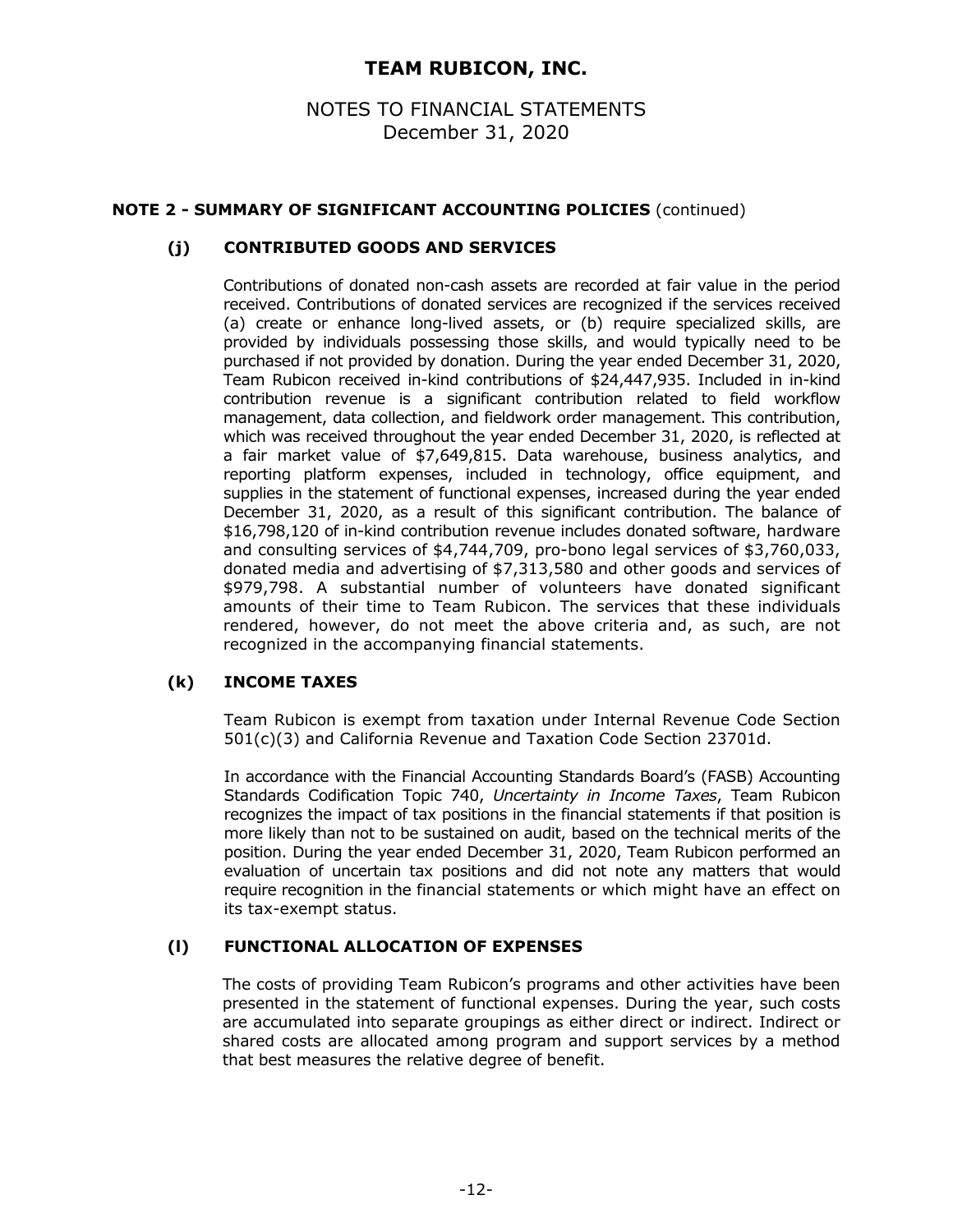## NOTES TO FINANCIAL STATEMENTS December 31, 2020

#### **NOTE 2 - SUMMARY OF SIGNIFICANT ACCOUNTING POLICIES** (continued)

#### **(m) USE OF ESTIMATES**

 The preparation of financial statements in conformity with accounting principles generally accepted in the United States of America (U.S. GAAP) requires management to make estimates and assumptions that affect reported amounts of assets, liabilities, revenues, and expenses as of the date and for the period presented. Actual results could differ from those estimates.

#### **(n) RECLASSIFICATIONS**

Certain reclassifications have been made to the 2019 summarized comparative information to conform to the 2020 financial statement presentation. These reclassifications had no effect on the previously reported change in net assets.

#### **(o) COMPARATIVE TOTALS**

The financial statements include certain prior-year summarized comparative information. Such information does not include sufficient detail to constitute a presentation in conformity with U.S. GAAP. Accordingly, such information should be read in conjunction with Team Rubicon's financial statements for the year ended December 31, 2019, from which the summarized information was derived.

#### **(p) NEW ACCOUNTING PRONOUNCEMENTS**

In May 2014, FASB issued Accounting Standards Update (ASU) No. 2014-09, *Revenue from Contracts with Customers*, which improves and converges the revenue recognition requirements of U.S. GAAP and International Financial Reporting Standards. The ASU replaces the existing accounting standards for revenue recognition with a single comprehensive five-step model, which is intended to provide principles within a single framework for revenue recognition of transactions involving contracts with customers across all industries. The core principle of the guidance is that an entity should recognize revenue to depict the transfer of promised goods or services to customers in an amount that reflects the consideration to which the entity expects to be entitled in exchange for those goods or services. The guidance also requires more detailed disclosures to enable users of financial statements to understand the nature, amount, timing, and uncertainty of revenue and cash flows arising from contracts with customers. The guidance has subsequently been amended through a series of ASUs between August 2015 and September 2017 to improve the operability and understandability of the implementation guidance on scope exceptions and various other narrow aspects, as identified and addressed in such updates. Team Rubicon implemented this ASU during the year ended December 31, 2021. There was no significant impact on Team Rubicon's financial statements as a result of the implementation of this ASU.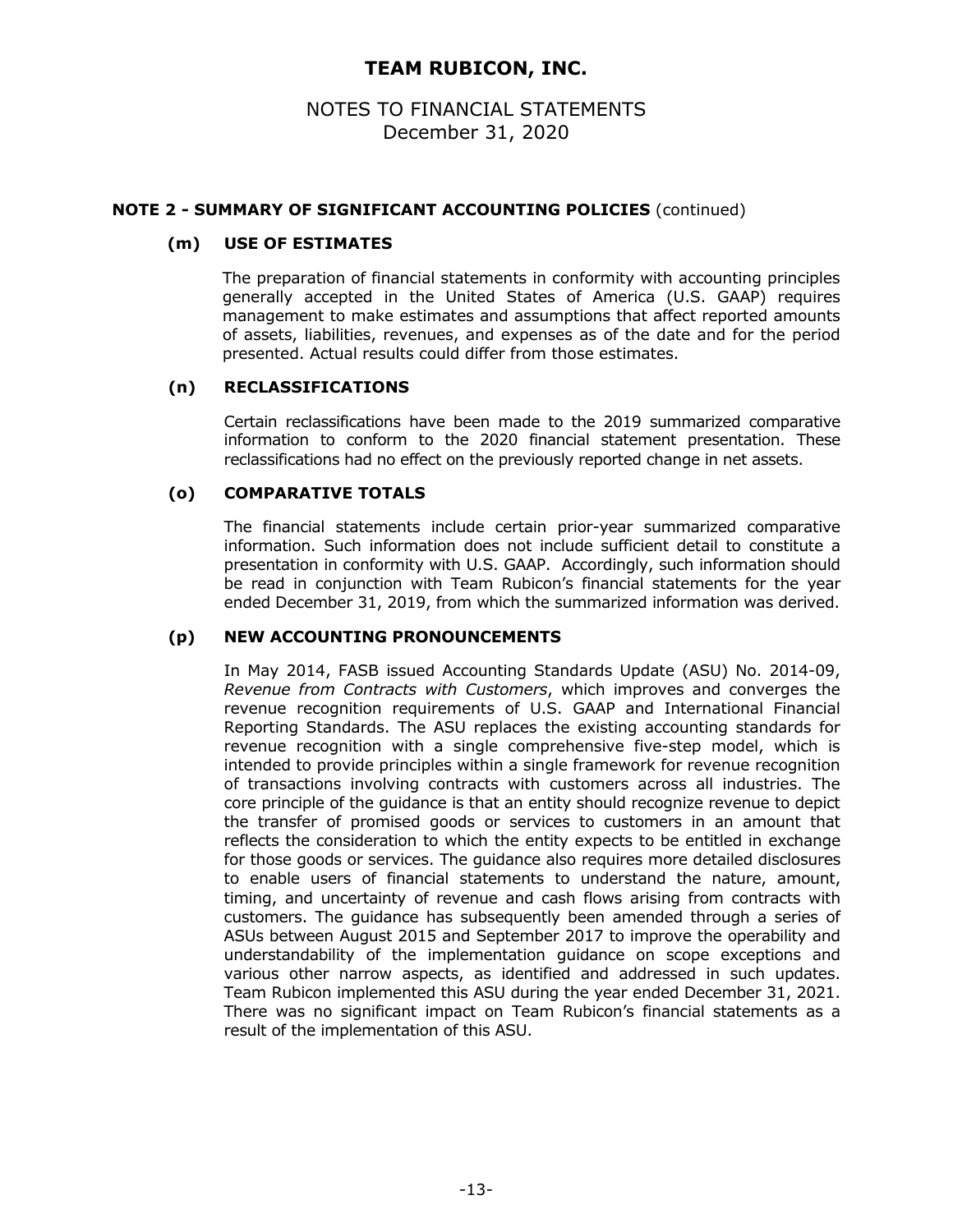## NOTES TO FINANCIAL STATEMENTS December 31, 2020

#### **NOTE 2 - SUMMARY OF SIGNIFICANT ACCOUNTING POLICIES** (continued)

#### **(p) NEW ACCOUNTING PRONOUNCEMENTS** (continued)

In February 2016, FASB issued ASU No. 2016-02, *Leases*, which is intended to improve financial reporting about leasing transactions. The new standard will require organizations that lease assets with terms of more than 12 months to recognize on the statement of financial position the assets and liabilities for the rights and obligations created by those leases. The ASU also will require disclosures to help financial statement users better understand the amount, timing, and uncertainty of cash flows arising from leases. These disclosures include qualitative and quantitative requirements and provide additional information about the amounts recorded in the financial statements. For Team Rubicon, the ASU will be effective for the year ending December 31, 2022.

In September 2020, FASB issued ASU No. 2020-07, Not-for-Profit Entities (Topic 958): Presentation and Disclosures by Not-for-Profit Entities for Contributed Nonfinancial Assets. The ASU is intended to improve transparency in the reporting of contributed nonfinancial assets (also known as gifts-in-kind) received by not-for-profit organizations, including transparency on how those assets are used and how they are valued. For Team Rubicon, the ASU will be effective for the year ending December 31, 2022.

#### **(q) SUBSEQUENT EVENTS**

Team Rubicon has evaluated events and transactions occurring subsequent to the statement of financial position date of December 31, 2020, for items that should potentially be recognized or disclosed in these financial statements. The evaluation was conducted through January 28, 2022, the date these financial statements were available to be issued. No such material events or transactions were noted to have occurred, except as disclosed in Notes 7, 10 and 12.

#### **NOTE 3 - INVESTMENTS AND FAIR VALUE MEASUREMENTS**

 Team Rubicon has implemented the accounting standard for those assets (and liabilities) that are re-measured and reported at fair value at each reporting period. This standard establishes a single authoritative definition of fair value, sets out a framework for measuring fair value based on inputs used, and requires additional disclosures about fair value measurements. This standard applies to fair value measurements already required or permitted by existing standards.

In general, fair values determined by Level 1 inputs utilize quoted prices (unadjusted) in active markets for identical assets (or liabilities). Fair values determined by Level 2 inputs utilize data points that are observable, such as quoted prices, interest rates, and yield curves. Fair values determined by Level 3 inputs utilize unobservable data points for the asset (or liability) and include situations where there is little, if any, market activity for the asset (or liability).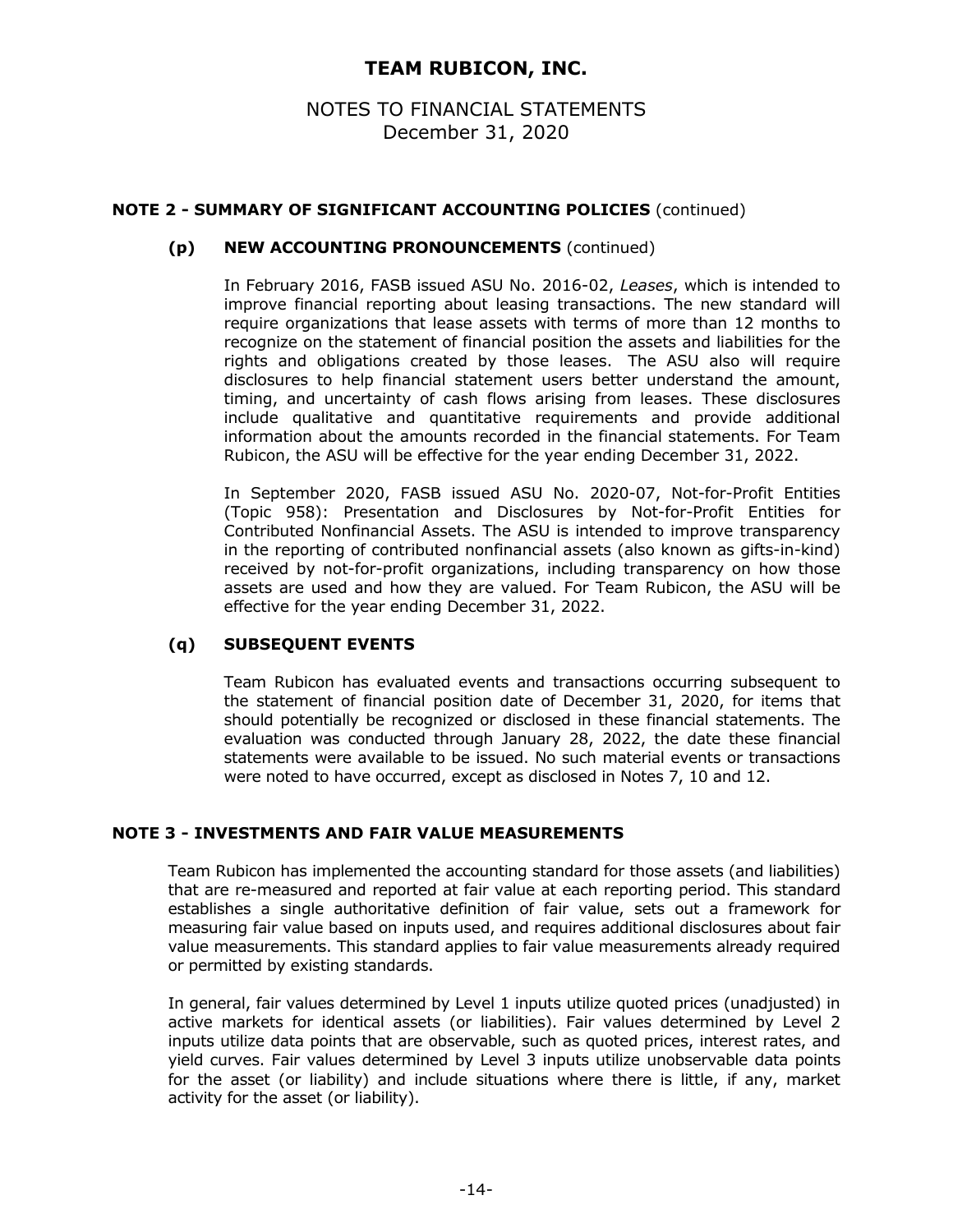## NOTES TO FINANCIAL STATEMENTS December 31, 2020

#### **NOTE 3 - INVESTMENTS AND FAIR VALUE MEASUREMENTS** (continued)

 The following table presents information about Team Rubicon's assets that are measured at fair value on a recurring basis at December 31, 2020, and indicates the fair value hierarchy of the valuation techniques utilized to determine such fair value:

|                     |                  | Fair Value Measurements Using |             |              |  |  |  |
|---------------------|------------------|-------------------------------|-------------|--------------|--|--|--|
|                     |                  | <b>Quoted Prices</b>          |             |              |  |  |  |
|                     |                  | in Active                     | Significant |              |  |  |  |
|                     |                  | Markets for                   | Other       | Significant  |  |  |  |
|                     |                  | Identical                     | Observable  | Unobservable |  |  |  |
|                     | December 31,     | Assets                        | Inputs      | Inputs       |  |  |  |
|                     | 2020             | (Level 1)                     | (Level 2)   | (Level 3)    |  |  |  |
| Cash and Fixed      |                  |                               |             |              |  |  |  |
| Income              | 18,928,788<br>\$ | \$18,928,788                  | \$          | \$           |  |  |  |
| <b>Equity Funds</b> | 12,400           | 12,400                        |             |              |  |  |  |
| <b>TOTAL</b>        | 18,941,188<br>\$ | 18,941,188<br>\$              | \$          | \$           |  |  |  |

 The fair values of the securities within level 1 were obtained based on quoted market prices at the closing of the last business day of the fiscal year.

#### **NOTE 4 - CONTRIBUTIONS AND PLEDGES RECEIVABLE**

Contributions and pledges receivable are expected to be collected as follows:

| Within One Year                                             | \$4.643.082 |
|-------------------------------------------------------------|-------------|
| One to Five Years                                           | 1,750,000   |
| <b>TOTAL CONTRIBUTIONS AND</b><br><b>PLEDGES RECEIVABLE</b> | \$6,393,082 |

#### **NOTE 5 - PROPERTY AND EQUIPMENT**

Property and equipment at December 31, 2020, consist of the following:

| Field Equipment                      | \$2,354,438 |
|--------------------------------------|-------------|
| Leasehold Improvements               | 178,754     |
| <b>Field Communication Equipment</b> | 143,087     |
| Computer Equipment                   | 101,379     |
| Furniture and Office Equipment       | 57,925      |
| Audiovisual and Media Equipment      | 56,757      |
| Construction-in-Progress             | 228,076     |
| <b>TOTAL</b>                         | 3,120,416   |
| Less: Accumulated Depreciation       | (1,093,820) |
| <b>PROPERTY AND EQUIPMENT (NET)</b>  | 2,026,596   |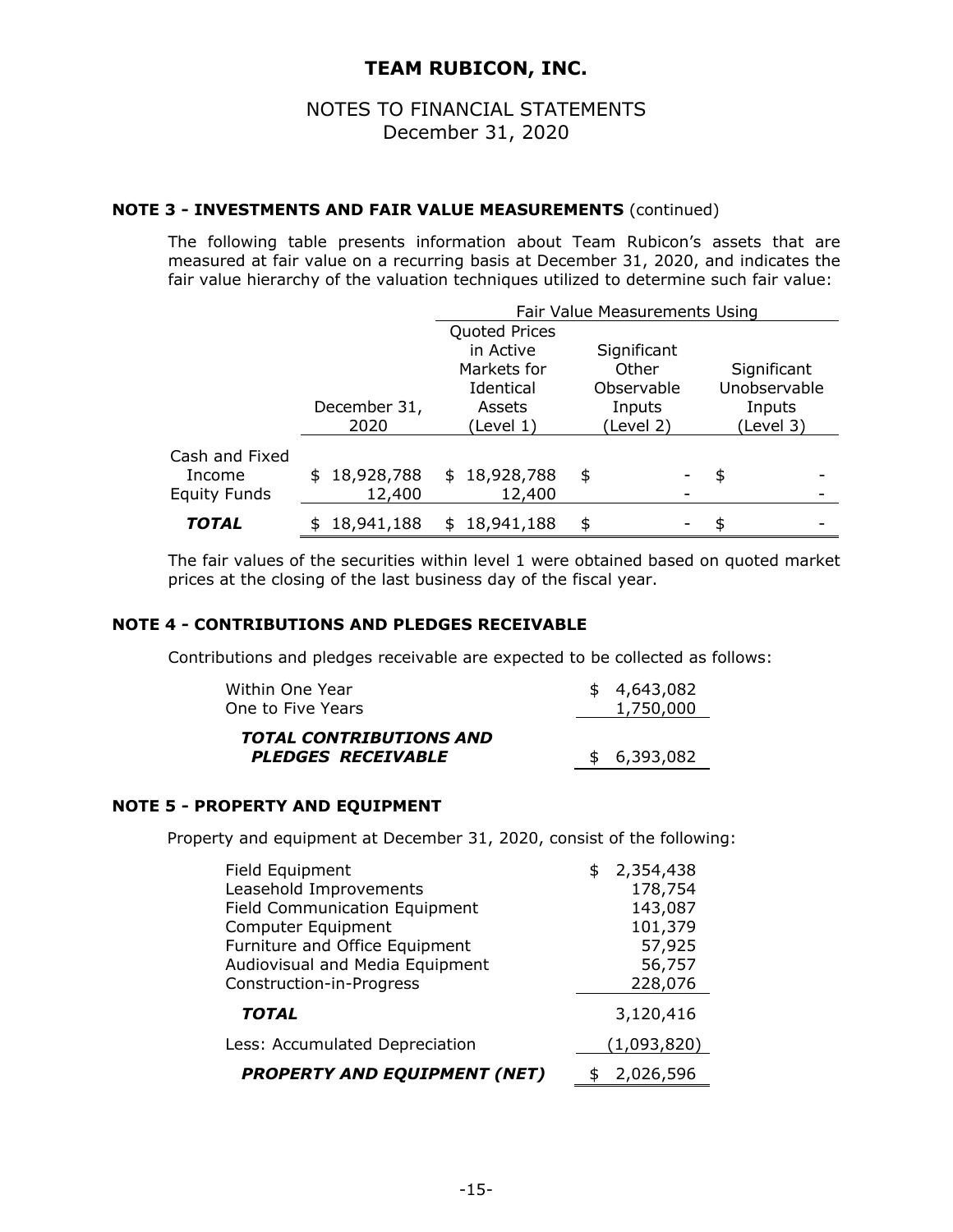## NOTES TO FINANCIAL STATEMENTS December 31, 2020

#### **NOTE 5 - PROPERTY AND EQUIPMENT** (continued)

Depreciation expense for the year ended December 31, 2020, was \$255,503. At December 31, 2020, the estimated costs to complete the construction-in-progress were approximately \$65,000.

#### **NOTE 6 - CAPITALIZED SOFTWARE AND DOMAIN NAME**

Capitalized software consists of the following at December 31, 2020:

|                                                                 | Gross<br>Carrying<br>Amount | Accumulated<br>Amortization | Net Carrying<br>Amount |                     |  |
|-----------------------------------------------------------------|-----------------------------|-----------------------------|------------------------|---------------------|--|
| Capitalized Software<br><b>Development Costs</b><br>Domain Name | \$3,575,166<br>99,881       | \$(1,256,788)<br>(8,820)    | \$                     | 2,318,378<br>91,061 |  |
| <b>TOTAL</b>                                                    | 3,675,047                   | \$(1,265,608)               |                        | 2,409,439           |  |

The period of amortization varies from three to five years for software and 15 years for the domain name. Amortization expense for the year ended December 31, 2020, was \$864,030. At December 31, 2020, the gross carrying amount incudes software under external development of \$981,669 and the estimated costs to complete the software under external development were approximately \$2,500,000. Future amortization expense, excluding the software under development, is as follows:

#### **Years Ending December 31**

| 2021         | \$<br>819,763 |
|--------------|---------------|
| 2022         | 453,351       |
| 2023         | 83,396        |
| 2024         | 6,600         |
| 2025         | 6,600         |
| Thereafter   | 58,060        |
| <b>TOTAL</b> | 1,427,770     |

#### **NOTE 7 - LINE OF CREDIT FACILITY**

 Team Rubicon has a line of credit facility with a bank with available financing of \$10,000,000 (increased to \$15,000,000 subsequent to year-end). The facility, which is secured by Team Rubicon's investments, expired in January 2021 and was renewed through February 2022 subsequent to year-end. Any draws on the line of credit bear interest at an Adjusted LIBOR Rate defined as 1.45% plus the LIBOR rate (the one-month LIBOR rate was 1.4889% at December 31, 2020). At December 31, 2020, the outstanding balance on the line of credit was \$3,000,000.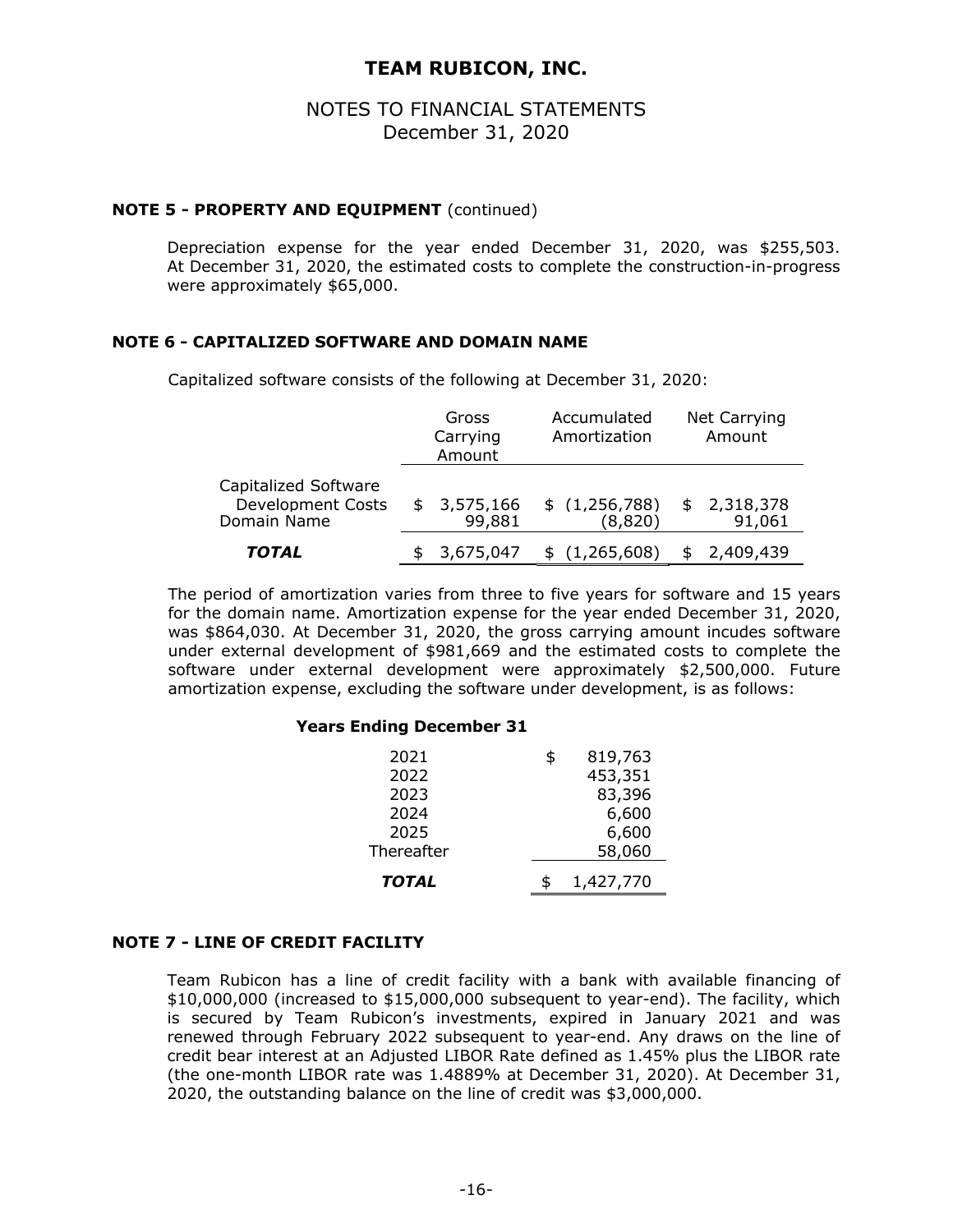## NOTES TO FINANCIAL STATEMENTS December 31, 2020

#### **NOTE 8 - NET ASSETS WITH DONOR RESTRICTIONS**

Net assets with donor restrictions consist of the following at December 31, 2020:

| <b>Disaster Operations</b>                                | \$5,679,829  |
|-----------------------------------------------------------|--------------|
| <b>Time Restrictions</b>                                  | 3,070,322    |
| Capabilities and Training                                 | 1,391,106    |
| <b>TOTAL NET ASSETS WITH</b><br><b>DONOR RESTRICTIONS</b> | \$10,141,257 |

Net assets were released from donor restrictions by incurring expenses satisfying the restricted purpose or by the occurrence of the passage of time or other events specified by the donors as follows for the year ended December 31, 2020:

| <b>Disaster Operations</b>                                         | \$15,577,628 |
|--------------------------------------------------------------------|--------------|
| <b>Time Restrictions</b>                                           | 4,000,000    |
| Capabilities and Training                                          | 1,595,186    |
| Other                                                              | 19,862       |
| <b>TOTAL NET ASSETS RELEASED</b><br><b>FROM DONOR RESTRICTIONS</b> | \$21,192,676 |

#### **NOTE 9 - EMPLOYEE BENEFIT PLAN**

Team Rubicon sponsors a 401(k) retirement plan that covers all full-time and part-time employees. Participating employees may elect to contribute on a tax-deferred basis a portion of their compensation. Team Rubicon contributes an amount equal to 100% of each participant's contribution up to a maximum of 4% of eligible compensation. Team Rubicon may also elect to make additional discretionary contributions to the plan. Team Rubicon's contribution for the year ended December 31, 2020, amounted to \$476,277.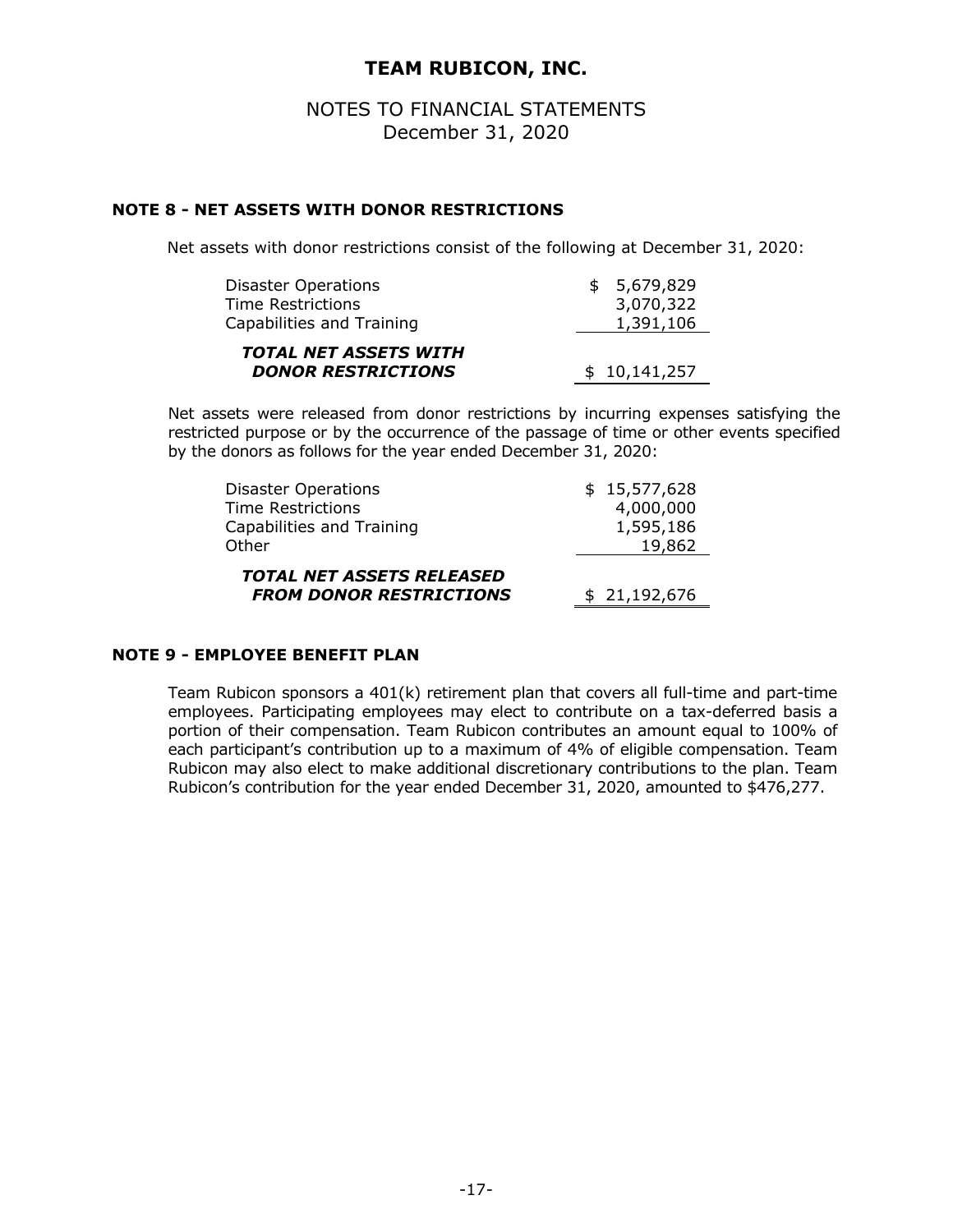## NOTES TO FINANCIAL STATEMENTS December 31, 2020

#### **NOTE 10 - COMMITMENTS AND CONTINGENCIES**

#### **(a) OPERATING LEASES**

Team Rubicon leases its facilities, including its Los Angeles office space, under non-cancelable operating lease agreements that expire through November 2029. Subsequent to year-end, in May 2021 a new lease for Team Rubicon's Los Angeles headquarters was signed and the related future lease commitments are included in the totals below. The lease commences in February 2022 and expires in November 2029. Future minimum lease payments under these leases, including the new lease, are as follows:

#### **Years Ending December 31**

| 2021         | 517,433<br>\$ |
|--------------|---------------|
| 2022         | 708,905       |
| 2023         | 983,815       |
| 2024         | 1,150,935     |
| 2025         | 1,191,930     |
| Thereafter   | 4,399,242     |
| <b>TOTAL</b> | 8,952,260     |

Rent expense for the year ended December 31, 2020, was \$607,471.

#### **(b) LEGAL PROCEEDINGS**

 In the ordinary course of conducting its business, Team Rubicon may become involved in various lawsuits. Some of these proceedings may result in judgments being assessed against Team Rubicon, which, from time to time, may have an impact on its change in net assets. Team Rubicon does not believe that these proceedings, individually or in the aggregate, are material to the accompanying financial statements.